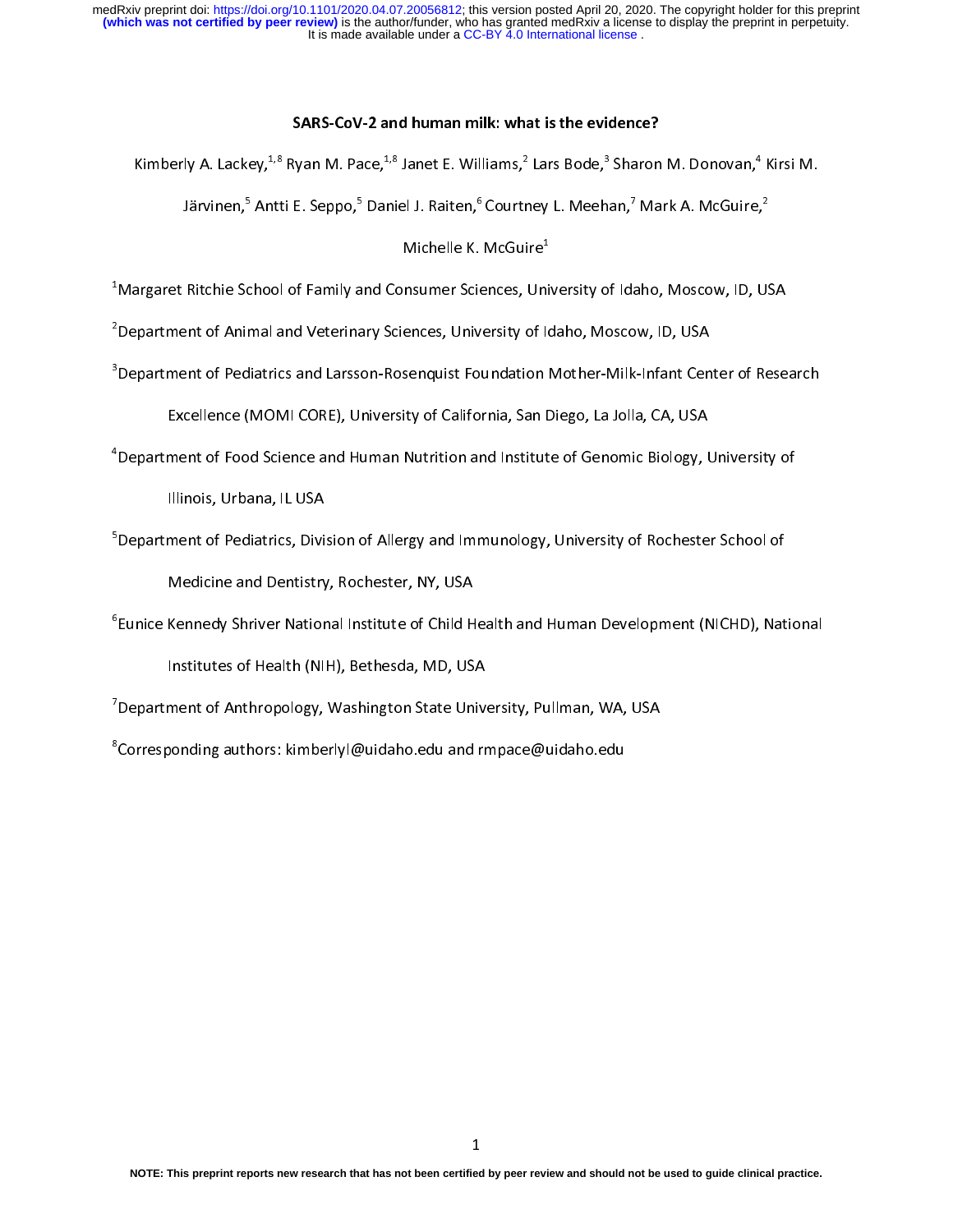TITLE: SARS-CoV-2 and human milk: what is the evidence?

## ABSTRACT

The novel coronavirus SARS-CoV-2 has emerged as one of the most compelling and concerning public<br>health challenges of our time. To address the myriad issues generated by this pandemic, an interdisciplinary breadth of research, clinical, and public health communities has rapidly engaged to collectively find answers and solutions. One area of active inquiry is understanding the mode(s) of SARS-CoV-2 transmission. While respiratory droplets are a known mechanism of transmission, other mechanisms are likely. Of particular importance to global health is the possibility of vertical transmission from infected mothers to infants through breastfeeding or consumption of human milk. However, there is limited published literature related to vertical transmission of any human coronaviruses (including SARS-CoV-2) via human milk and/or breastfeeding. Results of the literature search reported here (finalized on April 17, 2020) revealed a single study providing some evidence of vertical transmission of human coronavirus 229E; a single study evaluating presence of SARS-CoV in human milk (it was negative); and no published data on MERS-CoV and human milk. We identified 12 studies reporting human milk tested for SARS-CoV-2; one study detected the virus in one milk sample, and another study detected SARS-CoV-2 specific IgG in milk. Importantly, none of the studies on coronaviruses and human milk report validation of their collection and analytical methods for use in human milk. These reports are evaluated here, and their implications related to the possibility of vertical transmission of coronaviruses (in particular, SARS-CoV-2) during breastfeeding are discussed. (in particular, SARS-CoV-2) during breastfeeding are discussed.

# l KEYWORDS

human milk, breastmilk, breastfeeding, infectious disease, COVID-19, SARS-CoV-2, coronavirus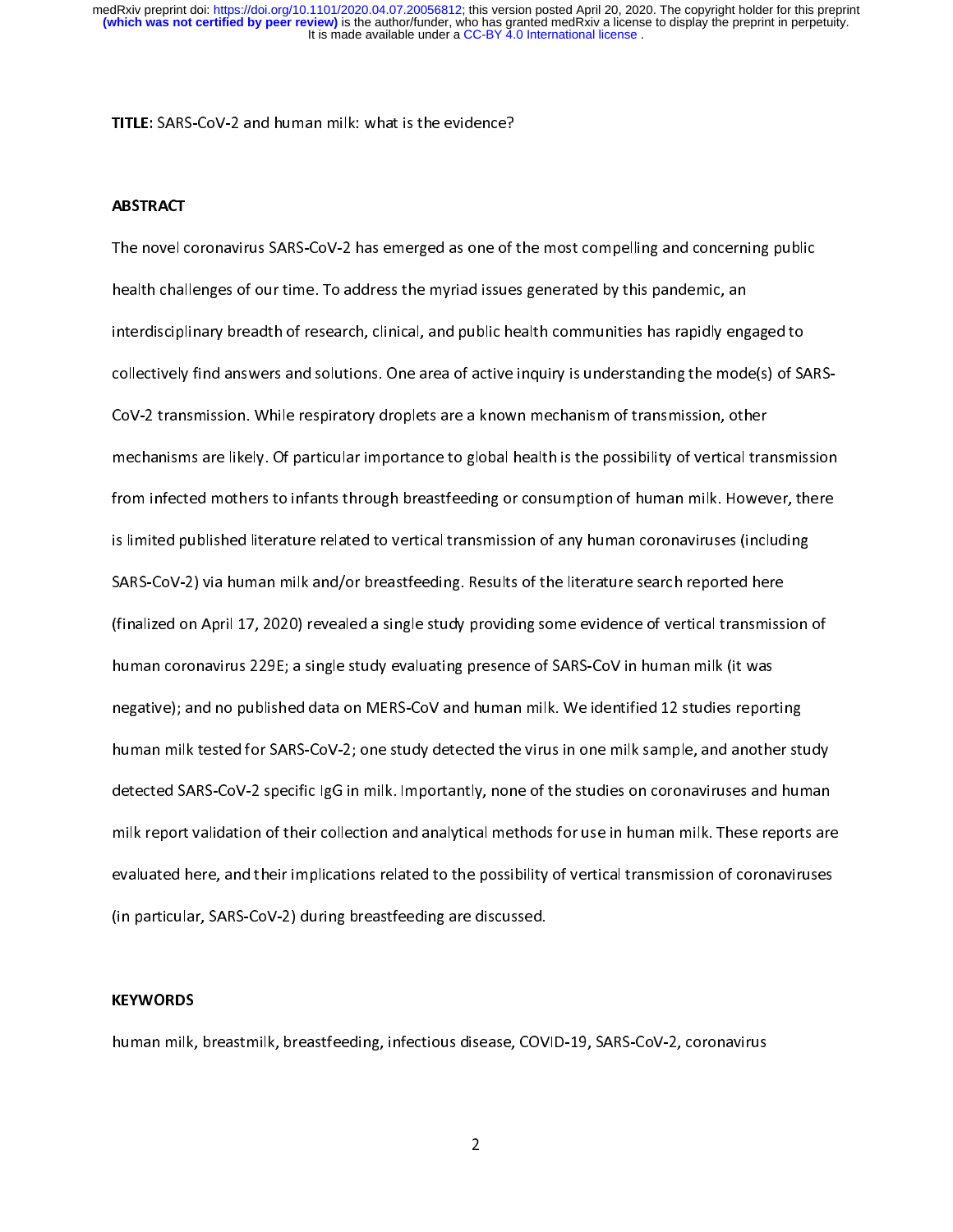## INTRODUCTION

The global pandemic caused by the SARS-CoV-2 virus is one of the most compelling and concerning<br>global health crises of our time. Fortunately, this pandemic has rapidly mobilized the full range of expertise represented by researchers, clinicians,

and public health officials. While our understanding of the biology, clinical implications, and strategies for mitigation continues to evolve, one issue that has received limited attention is the implication of this pandemic for infant feeding practices. This lack of attention has resulted in mixed messages. regarding guidance about optimal infant feeding practices (e.g., American Academy of Pediatrics, 2020; Centers for Disease Control and Prevention,

- BOX 1: KET MESSAGES<br>• Very little is known about corona human milk and whether breastfeeding is a possible mode of vertical transmission. possible mode of vertical transmission.<br>Limited, weak evidence suggests that some
- Limited, weak evidence suggests that so<br>coronaviruses (including SARS-CoV-2) m coronaviruses (including SARS-CoV-2) may<br>be present in human milk, but these studies coronavirus consuming Same Sever 2, 2021,<br>be present in human milk, but these studie<br>do not report methods of sample collection be present in human milk, but these studies<br>do not report methods of sample collection<br>and validation of RT-PCR assays for human do not represent the to complete contraction<br>and validation of RT-PCR assays for human<br>milk. and valuation of the Politicat<sub>i</sub> Procedulation<br>milk.<br>Nothing is known about the timing of the
- Nothi<br>antib antibody response in human milk to SARS-CoV-2 infection.
- Future research should utilize validated<br>methods and focus on both potential risks methods and focus on both potential risks and protective effects of breastfeeding.

zozo; centers for Disease Control and Prevention, and the controlled the control of the control of breasth or<br>2020a; World Health Organization, 2020a; United Nations Children's Fund, 2020) and a consequen of confidence about best approaches to infant feeding in the face of this growing pandemic. Even when a mother is positive for COVID-19, the World Health Organization (WHO) recommends breastfeeding be initiated within 1 hr of birth, exclusive breastfeeding be continued for 6 mo, and breastfeeding be continued for up to 2 years. They suggest use of appropriate respiratory hygiene, hand hygiene, and environmental cleaning precautions. The United Nations Children's Fund (UNICEF) recommends that COVID-19-positive mothers continue breastfeeding while applying precautions, such as wearing a mask and handwashing before and after feeding (United Nations Children's Fund, 2020). The US Centers for Disease Control and Prevention (CDC) neither recommends nor discourages breastfeeding but advises that decisions be made by the mother and family in consultation with their healthcare providers (Centers for Disease Control and Prevention, 2020a). They recommend that during temporary (Centers for Disease Control and Prevention, 2020a). They recommend that during temporary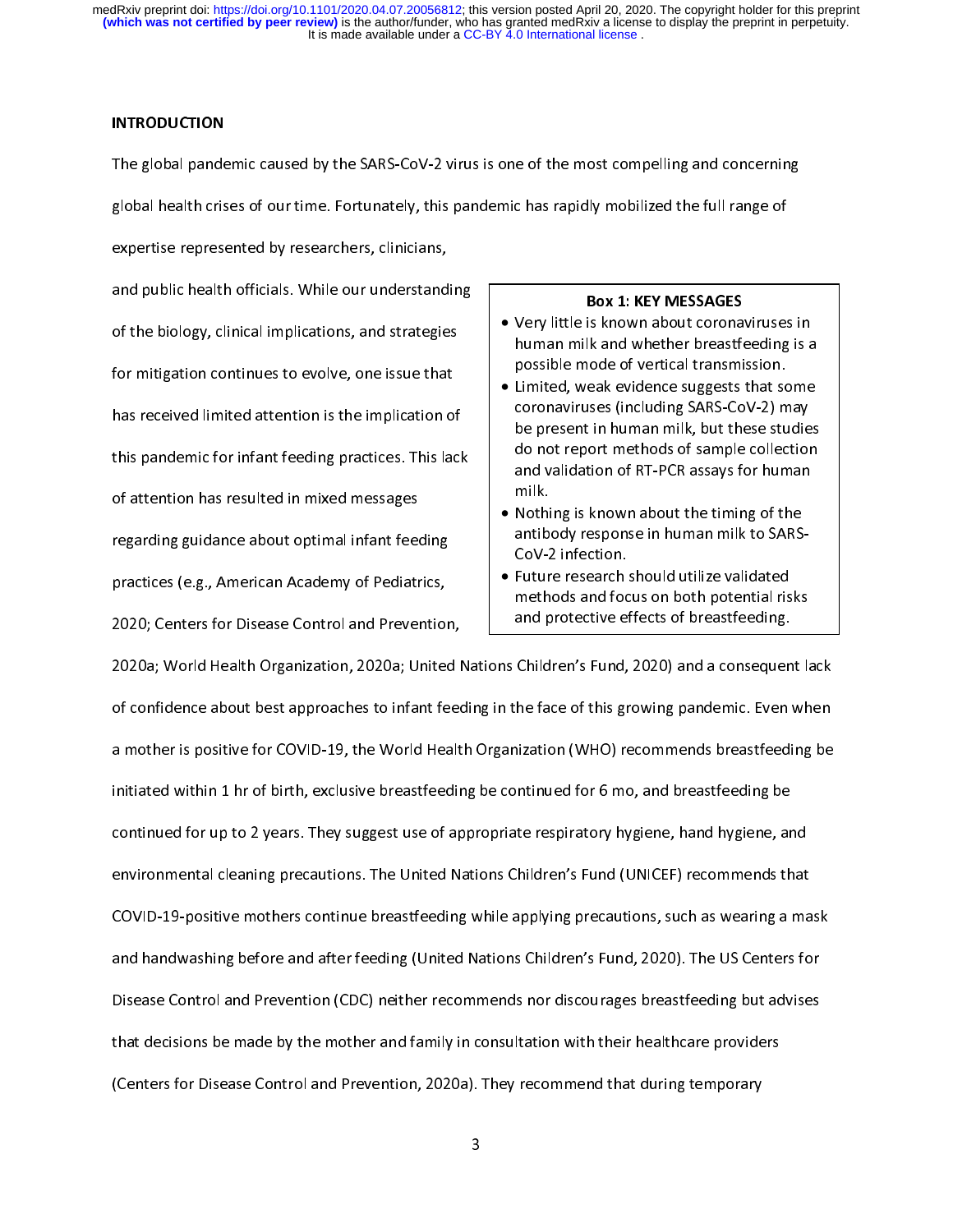separation (should that occur) mothers who intend to breastfeed should express their milk using proper<br>hand hygiene, and that the expressed milk should be fed to the newborn by a healthy caregiver. Further, if a mother and newborn do room-in and the mother wishes to feed at the breast, the CDC recommends that she should wear a facemask and practice hand hygiene before each feeding.

It is well established that viral transmission through human milk can occur (Jones, 2001; Lawrence & Lawrence, 2004). Notable examples include human immunodeficiency virus (HIV; Black, 1996; Ziegler, Johnson, Cooper, & Gold, 1985), cytomegalovirus (CMV; Stagno & Cloud, 1994), and 1996; Ziegler, Johnson, Cooper, & Gold, 1985), cytomegalovirus (CMV; Stagno & Cloud, 1994), and<br>human T-cell lymphotropic virus type 1 (HTLV-1; Boostani, Sadeghi, Sabouri, & Ghabeli-Juibary, 201 Perhaps the most prominent example of mother-to-child viral transmission via breastfeeding is HIV infection, during which higher milk and serum viral loads are associated with an increased risk of transmission (Davis et al., 2016; Semba et al., 1999; Willumsen et al., 2003). The risk of postnatal infection for breastfed infants of HIV+ mothers is  $\approx$  10-20% over the first 2 years of life without the use of antiretroviral therapies (ART; Dunn, Newell, Ades, & Peckham, 1992; Nduati et al., 2001). However, compared to mixed feeding, exclusive breastfeeding is associated with lower risk of transmission of HIV infection to infants (Coutsoudis et al., 2001; lliff et al., 2005). In many high-income nations, breastfeeding is contraindicated in the case of maternal HIV infection with or without maternal ART (e.g., American Academy of Pediatrics, 2012; Centers for Disease Control and Prevention, 2020b). Conversely, in low-and-middle-income nations, infant mortality from malnutrition and infectious disease may outweigh the risk of acquiring HIV via vertical transmission during breastfeeding. As such, breastfeeding is recommended (World Health Organization, 2016).

With respect to CMV, it is estimated that 60-70% of breastfed infants of CMV-seropositive mothers become infected with CMV (Dworsky, Yow, Stagno, Pass, & Alford, 1983; Minamishima et al., 1994). The risk of CMV infection in neonates is highest in preterm and very low birthweight (<1500 g) infants (Hamprecht & Goelz, 2017; Lanzieri, Dollard, Josephson, Schmid, & Bialek, 2013). A small infants (Hamprecht & Goelz, 2017; Lanzieri, Dollard, Josephson, Schmid, & Bialek, 2013). A small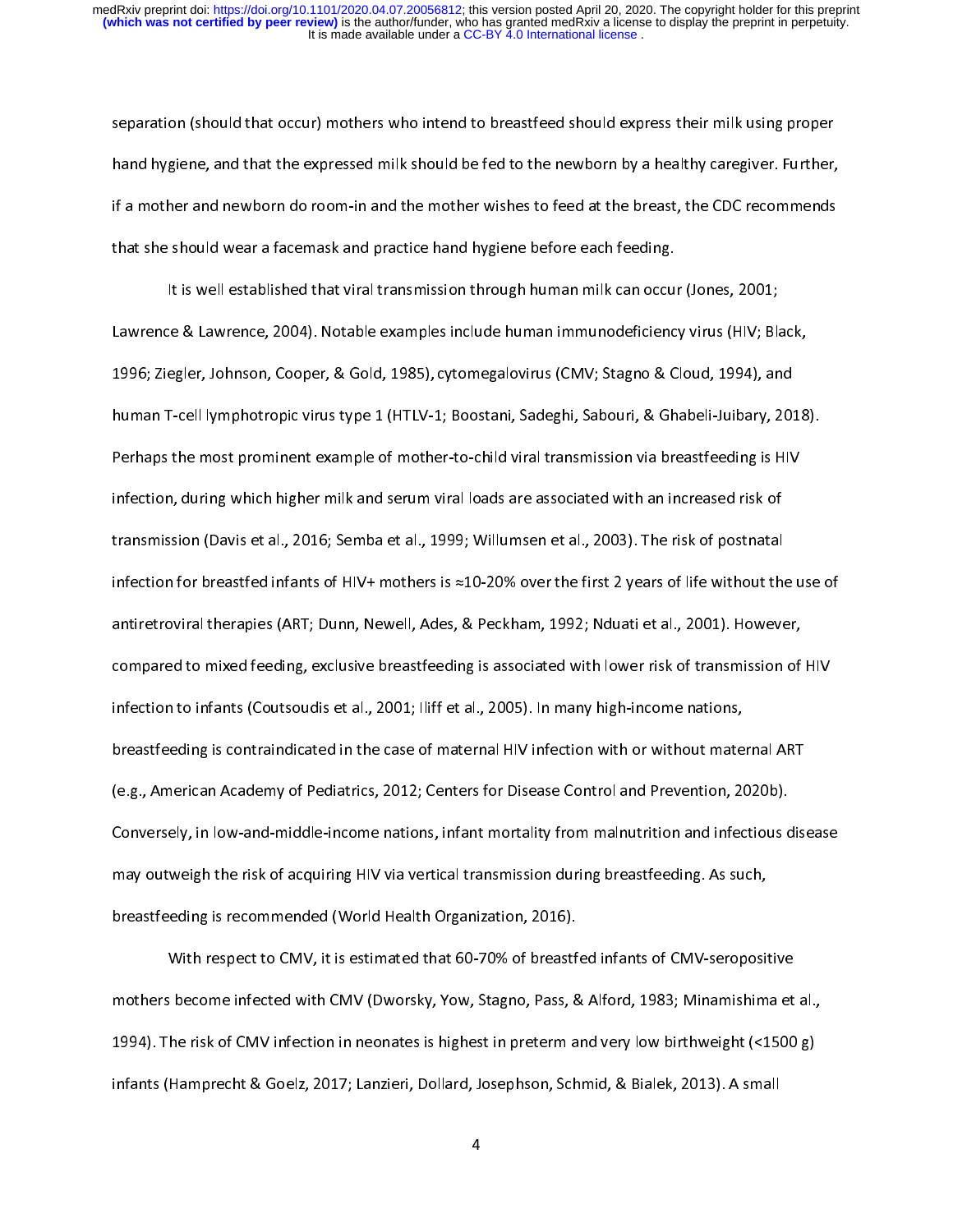percentage of infected infants develop a severe complication known as CMV sepsis-like syndrome,<br>which can be fatal (Fischer et al., 2010). Nonetheless, breastfeeding is not contraindicated in CMVseropositive women with healthy, term infants (American Academy of Pediatrics, 2012; Centers for Disease Control and Prevention, 2019b; World Health Organization, 2009).

For HTLV-1, breastfeeding is considered the major route of infection for infants (Moriuchi, Masuzaki, Doi, & Katamine, 2013). HTLV-1 infection is lifelong and, while most infected individuals remain asymptomatic, approximately 10% develop severe disease, including adult T-cell leukemia, a highly aggressive and usually fatal malignancy (Rosadas & Taylor, 2019). Some organizations and agencies list maternal HTLV-1 as a contraindication for breastfeeding (American Academy of Pediatrics, 2012; Centers for Disease Control and Prevention, 2019a), while others do not (World Health  $2012$ ; Centers for Disease Control and Prevention, 2009), while others do not (World Health Health Health Health Health Health Health Health Health Health Health Health Health Health Health Health Health Health Health He Organization, 2009).<br>Human coronaviruses are enveloped, positive-sense, single-stranded RNA viruses first described

in 1965 (Tyrrell & Bynoe, 1965). There are 7 identified strains known to infect humans. Four of the strains (alphacoronaviruses 229E, NL63, and OC43; betacoronavirus HKU1) are ubiquitous in humans and cause the common cold. There is limited evidence that one of these (229E) may be vertically transmitted from mothers to infants, although the mechanism remains unclear (Gagneur et al., 2008). The presence of 229E in neonatal gastric samples suggests that one possible mechanism for infection is through human milk, although this study did not evaluate human milk specifically (Gagneur et al., 2008).

In light of the emergence of the novel coronavirus SARS-CoV-2, several issues related to human milk and coronavirus infection demand immediate attention, the first and foremost being whether or not the virus is present in human milk produced by infected or exposed women. Of particular interest in this context are 1) the potential role that breastfeeding could play in vertical transmission of SARS-CoV-2 from women to infants via human milk; and 2) the potential protective effects of targeted antibodies and other immunoprotective components in human milk against COVID-19. The goal of this review was and other immunoprotective components in human milk against COVID-19. The goal of this review was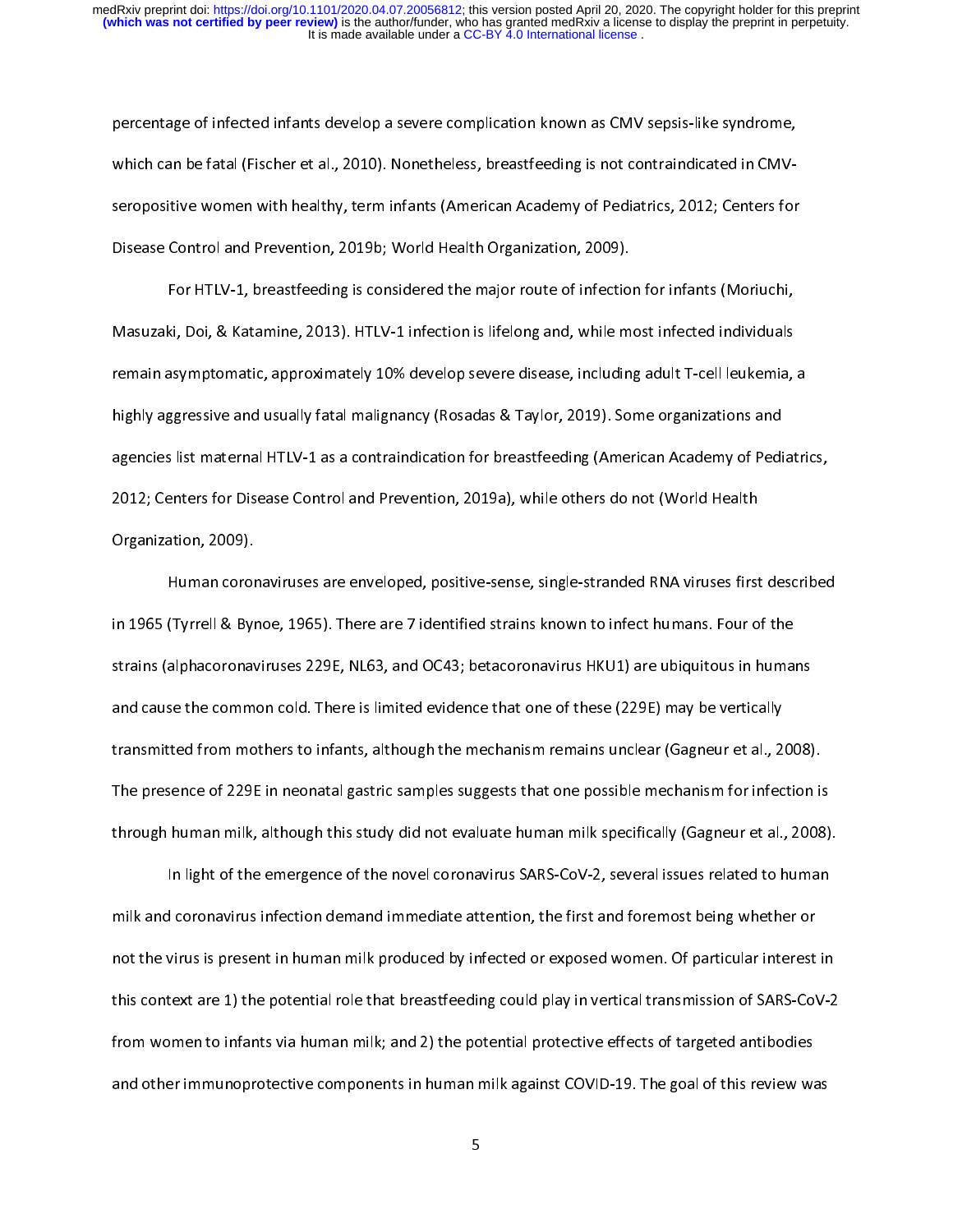to evaluate the published evidence regarding the presence of this and other human coronaviruses in

# METHODS

We used a variety of databases to identify relevant literature published as of April 17, 2020, and the list<br>of databases and search terms used can be found in **Table 1.** It is noteworthy that in addition to using standard scientific databases (e.g., PubMed) we also used a general Google search and a search of preprint servers to identify reports that had not yet been published in refereed journals (i.e., gray literature). Any research in which human milk was collected and tested for a human coronavirus was literature). Any research in which human milk was collected and tested for a human coronavirus was<br>included in this review.

# included in this review. RESULTS

MERS-CoV The deadliest of the human coronaviruses to date is MERS-CoV, which emerged in Saudi<br>Arabia in 2012. The disease caused by MERS-CoV, Middle Eastern respiratory syndrome (MERS), is characterized by severe respiratory illness with symptoms of fever, cough, and shortness of breath. MERS-CoV is a betacoronavirus, and the case fatality rate of MERS is 34% (Mahase, 2020). There are no reports of the presence or absence of MERS-CoV in human milk. However, there are reports of the presence of MERS-CoV in the milk of dromedary camels (Camelus dromedaries; Conzade et al., 2018; Hemida et al., 2015; Reusken et al., 2014), and there is one report of a human likely infected through the consumption of raw (unpasteurized) camel milk (Memish et al., 2014). In camel milk samples spiked with MERS-CoV, viable virus could still be recovered after 48 hr (van Doremalen, Bushmaker, Karesh, & Munster, 2014). These observations resulted in recommendations against consuming raw, unpasteurized camel milk (World Health Organization, 2019). It is unclear if there is vertical transmission of MERS-CoV between camelid cows and their calves, and whether infection occurs as a direct result of lactation/nursing in this species. There are no data on vertical transmission of MERS-CoV between women and their infants (Jeong et al., 2017; Schwartz & Graham, 2020).

women and their infants (Jeong et al., 2017; Schwartz & Graham, 2017; Schwartz & Graham, 2020).<br>Schwartz & Graham, 2020, Schwartz & Graham, 2020; Schwartz & Graham, 2020; Schwartz & Graham, 2020; Schwartz &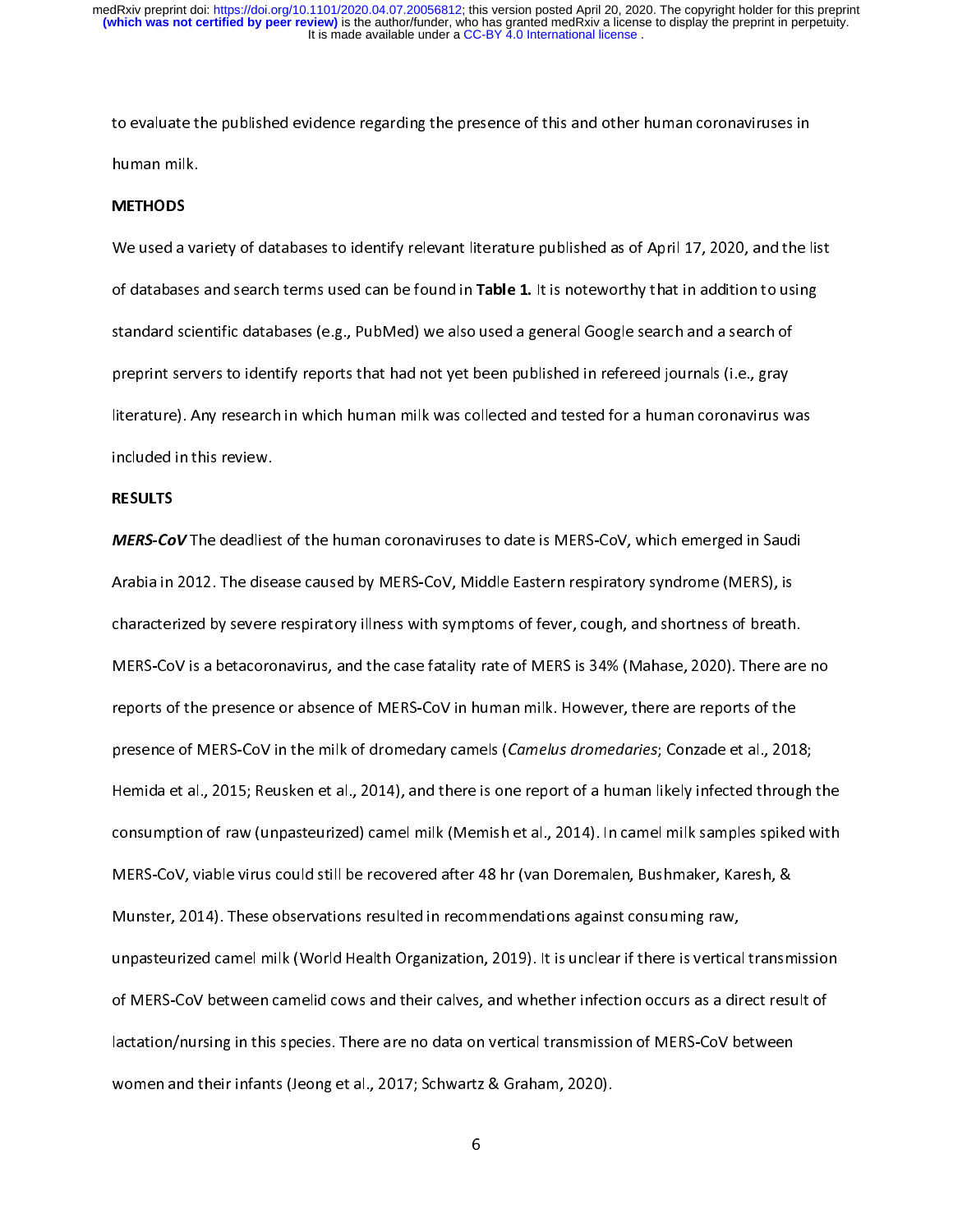**SARS-CoV** A related virus, SARS-CoV, emerged in 2003 in China, although the disease (severe acute<br>respiratory syndrome, SARS) quickly spread globally. SARS is clinically manifested by fever, dry cough, headache, muscle aches, and difficulty breathing. No treatment exists except supportive care, but there have been no reports of SARS-CoV transmission since 2004. Like MERS-CoV, SARS-CoV is a betacoronavirus, and the case fatality rate of SARS is estimated at 10% (Mahase, 2020).

Currently, there is one report in which human milk was tested for SARS-CoV (Robertson et al., 2004), and two reports of human milk being tested for SARS-CoV antibodies (Robertson et al., 2004; Stockman, Lowther, Coy, Saw, & Parashar, 2004). Robertson and colleagues described a woman infected during the second trimester of pregnancy (19 wk). A single milk sample was collected 131 days after the onset of symptoms, but no additional detail on the collection methodologies was provided. Milk was submitted to the CDC, where it was analyzed using reverse transcription polymerase chain reaction (RT-PCR) for viral nucleic acids, and enzyme immunoassay and indirect immunofluorescence to evaluate antibody presence. No additional details on analytical methods were provided. While no viral RNA was detected, antibodies to SARS-CoV were identified in the milk. The infant in this study was never tested for SARS-CoV infection. Stockman and colleagues described a 38-yr-old woman infected in the first trimester of pregnancy (7 wk). She recovered fully and delivered a healthy male infant at 36 wk of gestation. Milk samples were collected at 12 and 30 d postpartum and tested for SARS-CoV antibodies; all were negative. No details on the collection or analysis of the milk were provided. The infant in this study tested negative for SARS-CoV. In both these studies, it is possible that the women had stopped shedding the virus before the milk samples were collected. SARS-CoV shedding in other biological samples typically peaks 12-14 d after the onset of disease (Cheng et al., 2004). There are no documented cases of vertical transmission of SARS-CoV between mothers and infants (Schwartz & documented cases of vertical transmission of SARS-CoV between mothers and infants (Schwartz &<br>Graham, 2020). Graham, 2020).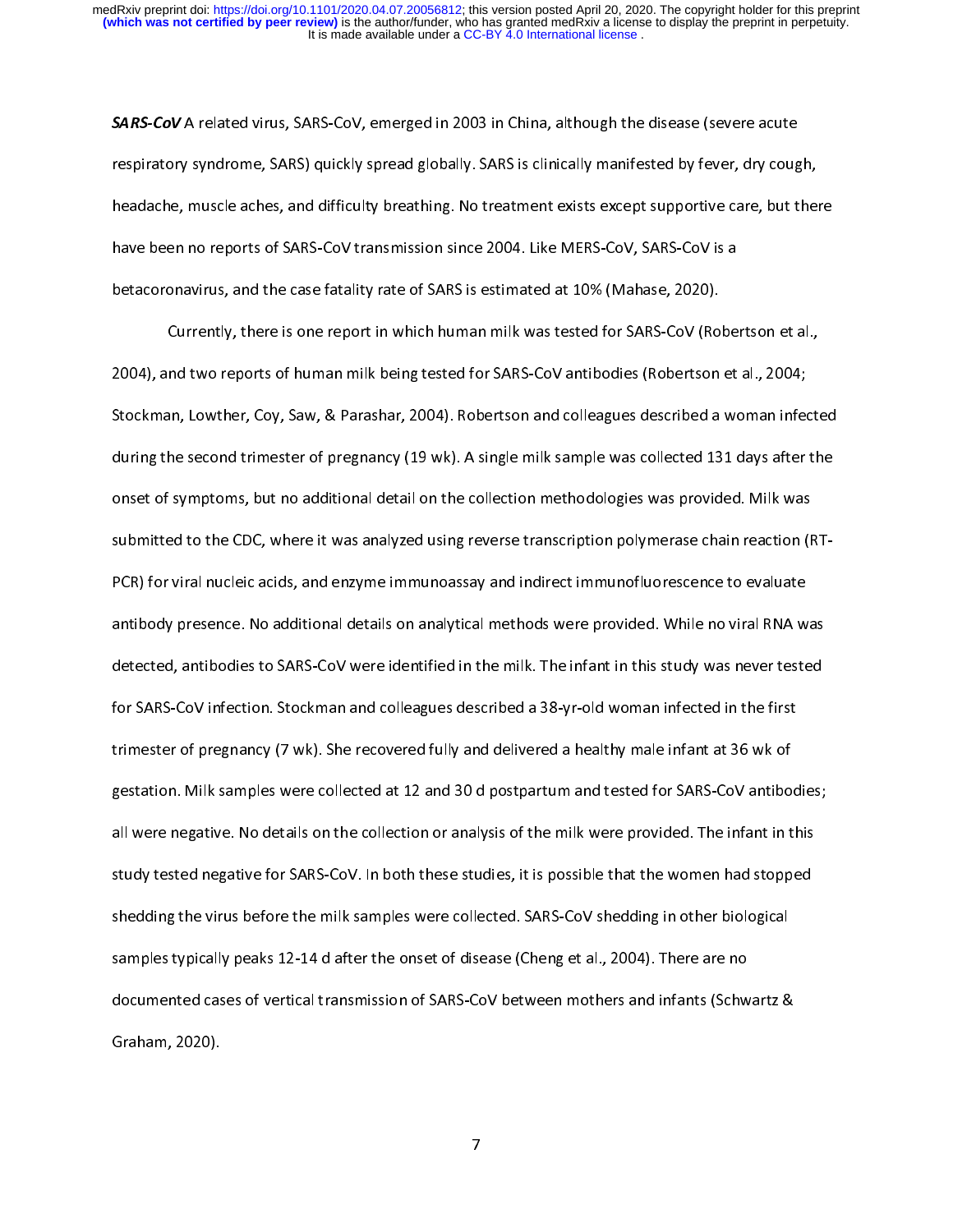**SARS-CoV-2** The novel coronavirus SARS-CoV-2 was named after SARS-CoV due to its shared sequence<br>homology (77.9%; Kim et al., 2020) and similar clinical characteristics. The first reported cases of SARS-CoV-2 infection emerged in late 2019 in China. While the current estimated case fatality rate for COVID-19 (the disease caused by the SARS-CoV-2 virus) is much lower than those of SARS and MERS at roughly 2% (Mahase, 2020), the spread of this pathogen has been much more rapid and extensive.

At the time of writing, there were 12 studies (7 case studies and 5 case series; 3 of which were preprints, or preliminary reports that had not been formally peer-reviewed; Table 2) reporting direct testing of milk produced by women infected with SARS-CoV-2 (Chen et al., 2020; Dong et al., 2020; Fan et al., 2020; Y. Li et al., 2020; Weiyong Liu et al., 2020a; Wei Liu et al., 2020b; Wang et al., 2020; Yu et al., 2020; Wu et al., 2020) or by women whose infants were infected (Cui et al., 2020; Kam et al., 2020; Yuehua et al., 2020). In total, 46 milk samples produced by 30 women had been tested; all but one sample (Wu et al., 2020; non-peer-reviewed preprint) were negative for the presence of the virus. Two milk samples produced by a single woman were tested for SARS-CoV-2 specific antibodies; IgG but not lgM was identified in both samples (Yu et al., 2020; non-peer-reviewed preprint). A description of the relevant characteristics for the women and infants in these studies can be found in Table 2. Investigators conducting 8 of the 12 studies analyzed milk samples collected at birth or shortly thereafter, reporting only findings in colostrum or transitional milk. Those same eight studies reported on the milk produced by women who were infected during the third trimester of pregnancy, while the other four reported findings from milk produced by mothers of infants infected at 1.5 mo, 3 mo, 6 mo, and 13 mo of age (Cui et al., 2020; Kam et al., 2020; Yuehua et al., 2020, Yu et al., 2020). For the infants born to women infected during pregnancy, most were immediately separated from their mothers post-delivery and were not breastfed for the duration of the period observed in their respective reports. Fourteen of the 30 infants described in these reports were born via cesarean section; only two were specified as vaginal births. Repeated milk samples, collected up to 27 days apart, were analyzed for 8 of the women. All the births. Repeated milk samples, collected up to 27 days apart, were analyzed for 8 of the women. All the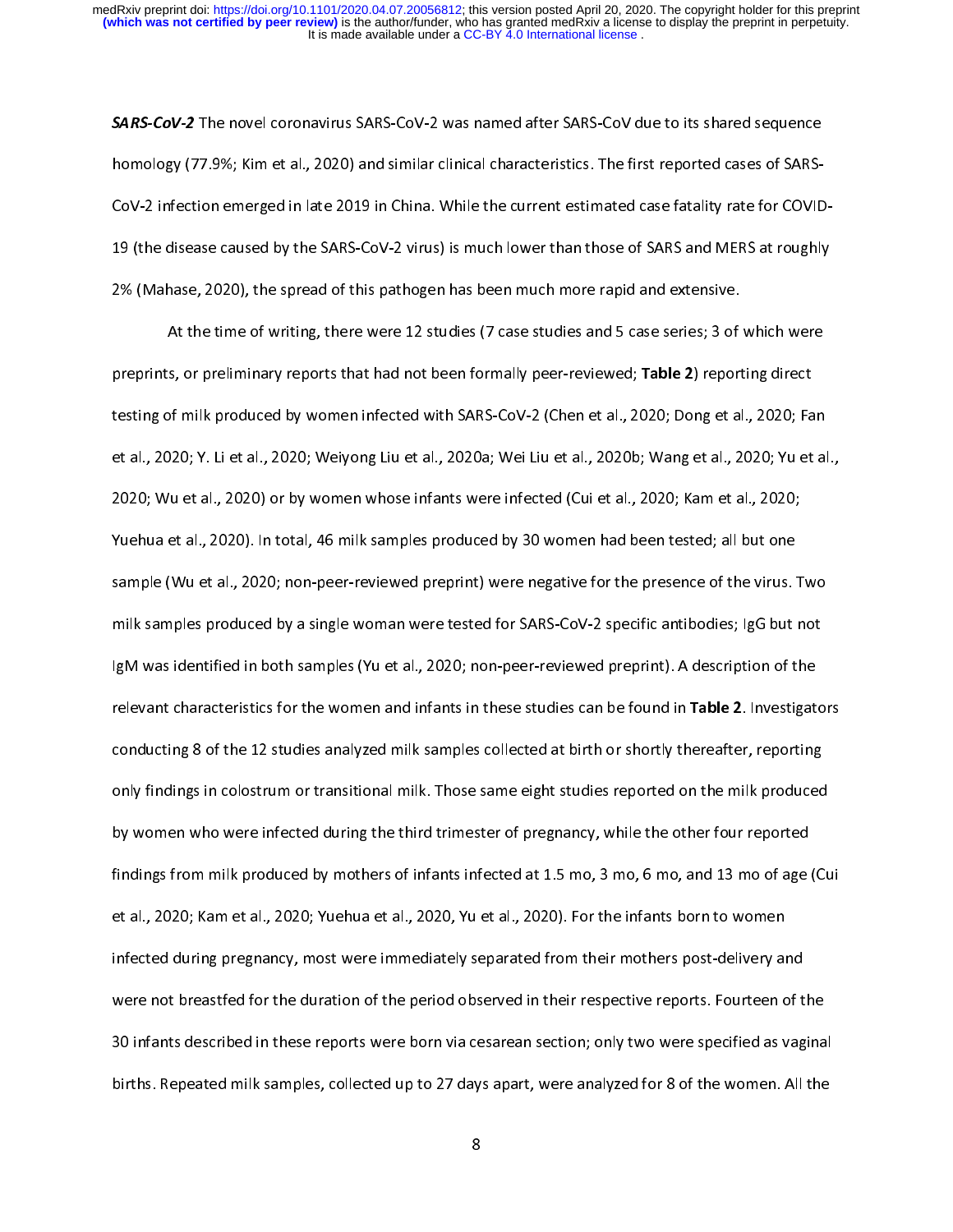studies were conducted in China (Chen et al., 2020; Cui et al., 2020; Dong et al., 2020; Fan et al., 2020; Y.<br>Li et al., 2020; Weiyong Liu et al., 2020a; Wei Liu et al., 2020b; Wang et al., 2020; Yuehua et al., 2020, Yu et al., 2020; Wu et al., 2020) or Singapore (Kam et al., 2020).

Wang and colleagues (2020) described a healthy, 34-yr-old woman who acquired the infection in week 40 of pregnancy. She gave birth to a male infant via cesarean section. The infant and his mother both tested positive for SARS-CoV-2 using pharyngeal swabs within 36 hr of the delivery. The infant was separated from his mother at delivery and fed infant formula for the duration of the period described in the study. The mother's milk was collected at 36 hr postpartum; it tested negative for SARS-CoV-2 via RT-PCR. No description of the collection or testing methods was provided. The authors stated they recommended that the mother not breastfeed, but instead pump milk to avoid mastitis.

In another case series from China, Fan and colleagues (2020) described two women who became In another case series from China, Fan and colleagues (2020) described two women who became the time of diagnosis via RT-PCR analysis of a nasopharyngeal swab. She delivered a female infant via cesarean section 6 d after testing positive for SARS-CoV-2 via nasopharyngeal swab. The infant was separated from the mother immediately after delivery, and serial tests of the infant's nasopharyngeal swabs were negative. A milk sample was collected within 24 hr of delivery and 16 d later; both were negative for SARS-CoV-2. Patient 2 was 29 yr old and in week 36 of gestation at the time of diagnosis via RT-PCR analysis of a nasopharyngeal swab. Her infant was delivered 5 d after she was diagnosed. A single milk sample was collected within 24 hr of delivery; it tested negative for SARS-CoV-2. The authors of this report did not specify how the sample was collected, other than "breastmilk was obtained after of this report did not specify how the sample was collected, other than "breastmilk" breastmilk was obtained a<br>the first lactation." the first lactation."<br>Chen and colleagues (2020) described milk produced by 6 women infected during pregnancy.

The women were 26-34 yr old and between 36 wk 2 d and 39 wk 4 d of gestation at diagnosis. The authors did not provide details on the methods used for milk collection other than "breastmilk samples authors did not provide details on the methods used for milk collection other than "breastmilk samples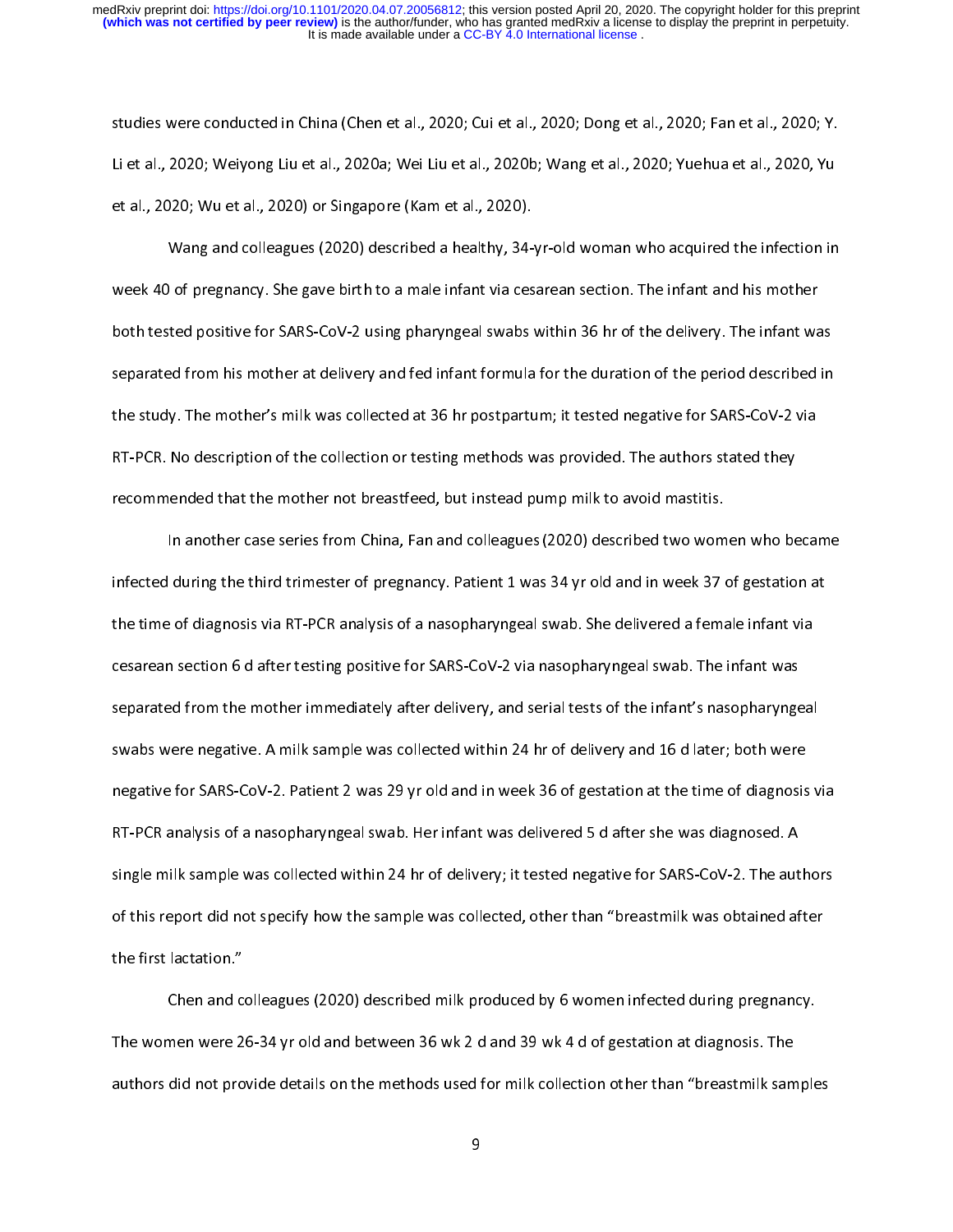from patients with COVID-19 pneumonia were collected after their first lactation" and that milk was<br>collected following WHO guidelines, but they did not provide a citation for this collection method. All milk tested negative for the virus, but no information was provided on the methods used for analysis.

In a report by Weiyong Liu and colleagues (2020a) milk produced by two women was tested. One woman was 34 yr old and at 40 wk gestation tested positive for COVID-19 via oropharyngeal swab. Milk was collected and tested at d 1, 2, and 12 postpartum; all samples were negative. Her male infant was delivered via cesarean and tested for SARS-CoV-2 via oropharyngeal swab when he was 1 and 7 days old; both swabs were negative. The other woman was 30 yr old and delivered an infant vaginally after testing positive for SARS-CoV-2. Her infant tested negative at birth using an oropharyngeal swab; milk was collected on d 2 postpartum, it was also negative. No details were provided for methods of  $\mathcal{L}$  postpartum, it was also negative. No details were provided for methods of methods of methods of methods of methods of methods of methods of methods of methods of methods of methods of methods of methods of method collection or analysis.<br>In a case series by Wei Liu and colleagues (2020b), milk produced by 10 women infected during

late pregnancy was tested via RT-PCR for SARS-CoV-2; all samples tested negative. It is noteworthy that this report included data from 19 women, but milk was collected from only 10 of them. The authors did not specify for which of the women milk was collected. None of the 19 infants reported in this study tested positive for SARS-CoV-2 via RT-PCR. The only detail available on collection or testing methods is that RT-PCR was used to test the samples and that "milk was collected after the first lactation." Despite their results, the authors concluded that delivery should occur in an isolation room, and that infants be separated from infected mothers.

Li and colleagues (2020) described a 30-yr-old woman at 35 wk gestation who was positive for SARS-CoV-2 and who delivered a male infant via emergency cesarean section. The infant was tested immediately upon delivery via oropharyngeal swab, which was negative. After delivery, the infant was kept in isolation away from his mother. Milk was collected immediately after delivery and on d 2 and 3 kept in isolation away from his mother. Milk was collected in mother. Milk was collected in the 2 and 3 and 3 and 3 and 3 and 3 and 3 and 3 and 3 and 3 and 3 and 3 and 3 and 3 and 3 and 3 and 3 and 3 and 3 and 3 and 3 and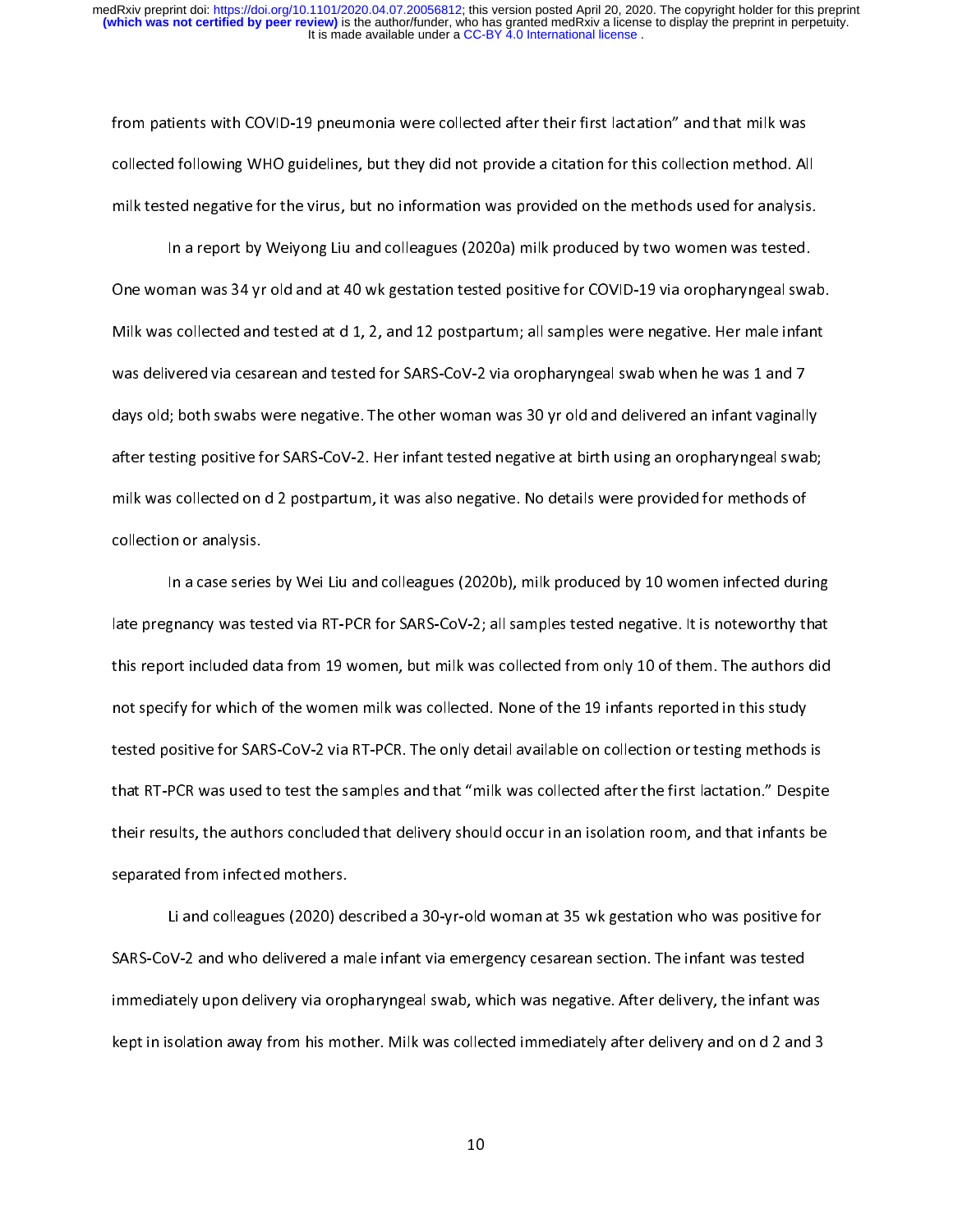postpartum; all samples were negative. Again, no information on the collection or testing methods for<br>the milk sample is available in this report.

Dong and colleagues (2020) described a 29-yr-old woman at 34 wk of gestation diagnosed with COVID-19 via nasopharyngeal swab. Nearly a month later, the woman delivered a female infant via cesarean section. The infant was immediately separated from the mother with no contact. The infant consistently tested negative for SARS-CoV-2 via nasopharyngeal swab over the first 12 d of life. However, a blood sample at 2 hr of age was positive for IgG and IgM antibodies to SARS-CoV-2. A milk sample was collected from the mother at d 6 postpartum; it tested negative for SARS-CoV-2 but was not tested for antibodies. No information on the collection or testing methods for the milk sample is tested for antibodies. No information on the collection or testing methods for the milk sample is<br>included in the report. included in the report.<br>In another case study, Yu and colleagues (2020; non-peer-reviewed preprint) described a 32-yr-

old woman with a 13-mo-old breastfed male infant. Both the woman and her infant developed symptoms 2 wk after exposure to infected family members and tested positive for COVID-19 2 d after hospital admission. The woman insisted that she remain with her infant during the hospital stay, and the infant continued to breastfeed. Milk samples were collected and analyzed for SARS-CoV-2 on d 1, 8, 15, and 18 after admission, and all tested negative. Milk samples collected on d 8 and d 24 were tested for SARS-CoV-2 specific antibodies. In both samples, the authors identified IgG but not IgM. No details on method of milk collection, SARS-CoV-2 testing, or antibody testing are provided in this report.

Wu and colleagues (2020; non-peer-reviewed preprint) are the only researchers to date who have reported a positive result for SARS-CoV-2 in a human milk sample. All three women (27, 28, and 29 yr old) they studied were infected during the third trimester of pregnancy and delivered infants via cesarean. Milk was collected from each woman on d 1, 6, and 27 postpartum into sterile containers after cleaning the breast with iodine; milk samples were tested via RT-PCR for SARS-CoV-2. Whereas most samples were negative for the virus, the sample collected on d 1 from the 29-yr-old patient was most samples were negative for the virus, the samples were negative for the 29-yr-old patient was the 29-yr-ol<br>The samples was the 29-yr-old patient was the 29-yr-old patient was the 29-yr-old patient was the 29-yr-old pa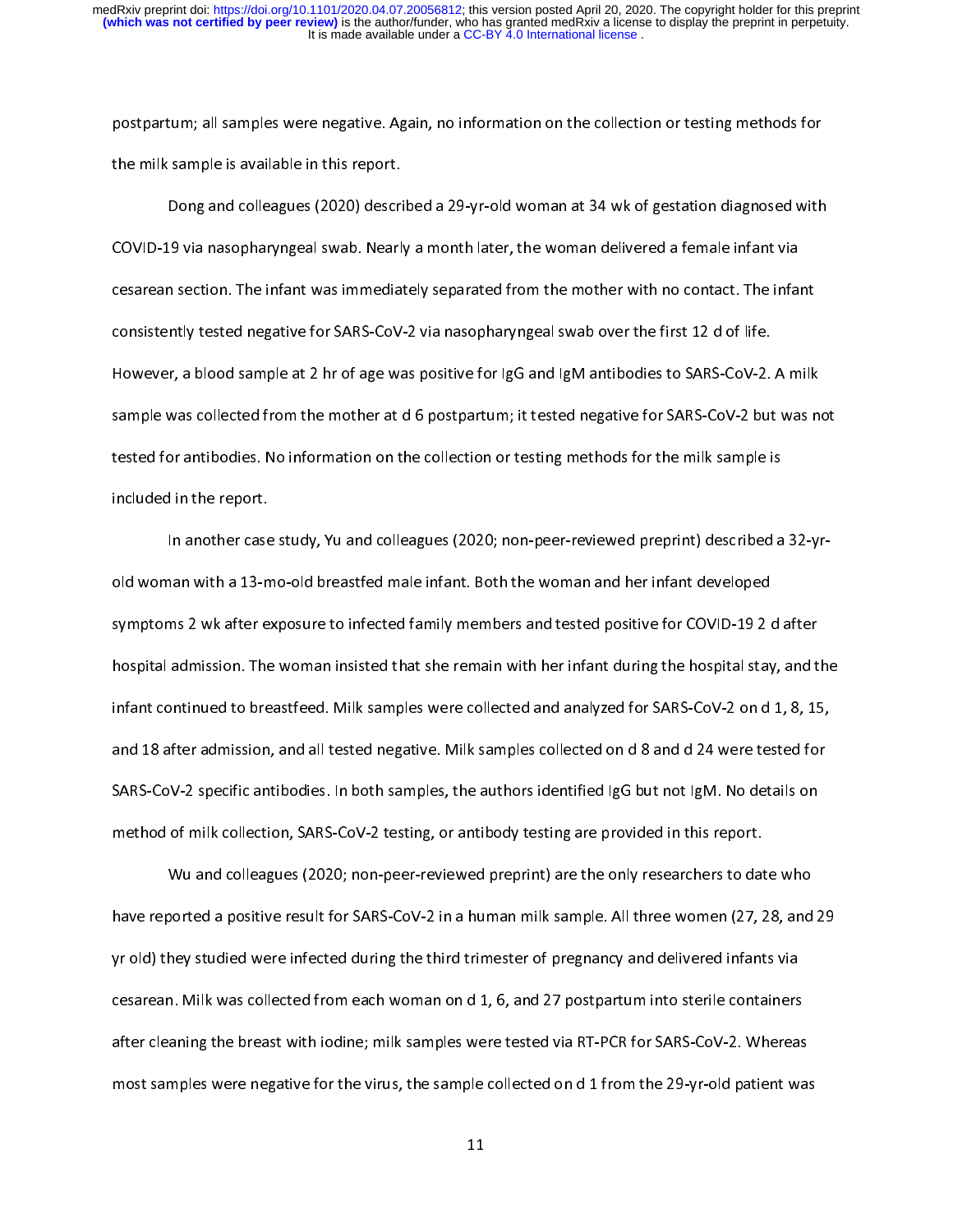positive. Subsequent testing of milk from this same subject two days later was negative for the virus. No<br>details on the analytical methods used were provided. The infants were also tested for SARS-CoV-2 via both throat and/or anal swabs when they were 1 and/or 3 d old; all were negative.

While the previous reports focused on infected women, there are also three case studies focused on infected infants. In these studies, milk produced by the infants' mothers was tested for SARS-CoV-2. The youngest of these infants was reported by Cui and colleagues (2020). After being exposed to infected family members, the 55 d old female was admitted to the hospital with symptoms of COVID-19 and diagnosed based on clinical data and exposure history. The infant was "mixed fed." Her mother's milk was collected on the first 3 consecutive days of her hospitalization; all were negative for SARS-CoV-2. No information on the collection or testing methods for the milk sample is included in this report. Yuehua and colleagues (2020) reported on a 3-mo-old, breastfed female who was hospitalized and tested via throat swab for SARS-CoV-2; the swab was positive. A single milk sample was collected from the infant's mother; it tested negative. The authors provided no information on the collection or testing methods for the milk. Importantly, this infant developed symptoms of COVID-197 d before her parents became ill. As such, one possibility is that she was infected first and passed the infection to them. Another case report on a mature milk sample comes from Singapore (Kam et al., 2020). This report is particularly interesting as the infant had no symptoms but was hospitalized and tested because his caregivers were all hospitalized with COVID-19 and there was no one to care for him. The infant was 6 mo old and presumably at least partially human milk fed as a sample of milk was successfully collected from his mother. Despite being asymptomatic, a nasopharyngeal swab taken from the infant was positive for SARS-CoV-2. The authors reported that milk produced by the mother on a single day tested negative for the virus but did not specify how many samples were taken. This report provided no data on the methods used for the collection and analysis of these sample(s). on the methods used for the methods used for the collection and analysis of the collection and analysis of the<br>International collection and analysis of the collection and analysis of the collection and analysis of the col

### **DISCUSSION**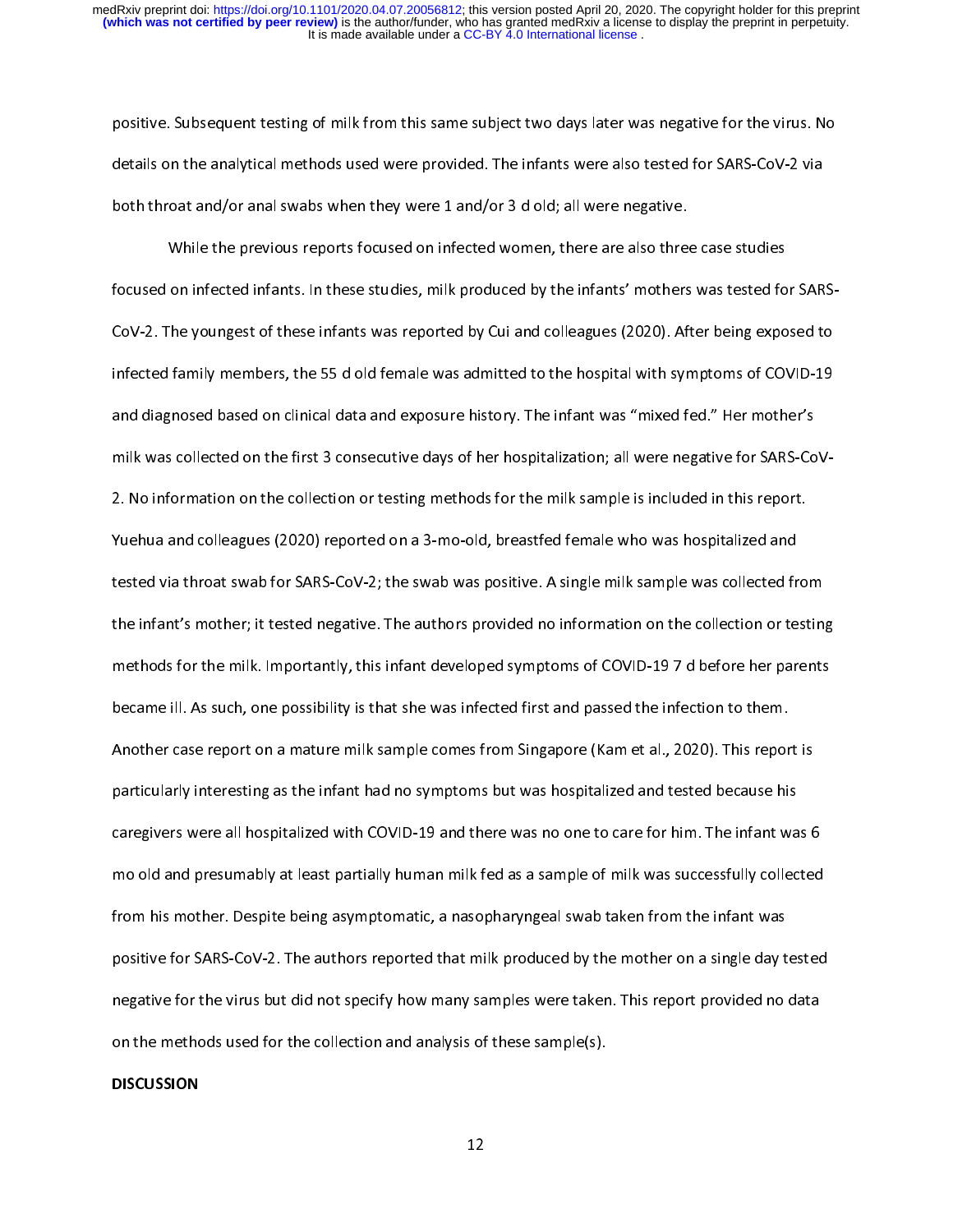Despite the devastating clinical manifestations of MERS-CoV, SARS-CoV, and SARS-CoV-2, there remains<br>much to be learned about their modes of transmission. Respiratory droplets are a documented source of the virus (World Health Organization, 2020b), but other sources such as breastfeeding and/or human milk may exist. The primary purpose of this review was to examine the evidence (or lack, thereof) for the vertical transmission of SARS-CoV-2 from mother to infant via breastfeeding considering what is known about other human coronaviruses. We also examined the evidence presented in the same reports related to maternal/infant antibody production to the virus.

In total, we identified 13 studies that had tested human milk for human coronaviruses directly. Twelve of these studies were newly published reports on SARS-CoV-2 and human milk, which collectively encompassed 46 milk samples. All but one of these samples tested negative for SARS-CoV-2, and that result was reported in a non-peer-reviewed, on-line preprint. We identified no comparable data for MERS; a single case report for SARS, which yielded a negative result for the presence of the virus but positive results for antibodies specific to SARS-CoV; and no reports of human milk tested for other human coronaviruses. There was one report of antibody tests in milk specific to SARS-CoV-2, which identified IgG but not IgM (Yu et al., 2020). This dearth of high-quality evidence substantially compromises the ability to effectively respond to this pandemic and provide guidance to some of the most vulnerable individuals: pregnant and lactating women and infants.

Limited and weak data suggest MERS may be present in camel milk, but the relevance to SARS-CoV-2 in human milk is unclear. Notably, Reusken and colleagues (2014) reported that milk analyzed in the camelid studies was not collected aseptically; rather, samples were obtained according to local milking customs. As such, it is possible that the presence of MERS-CoV in camel milk could be due to contamination from the milker, the calf, or the environment, rather than milk representing an endogenous source of the virus. This is likely an issue with all the studies on SARS-CoV-2, where only one reported cleaning of the breast prior to sample collection (Wu et al., 2020). However, the limited data reported cleaning of the breast prior to sample collection (Wu et al., 2020). However, the limited data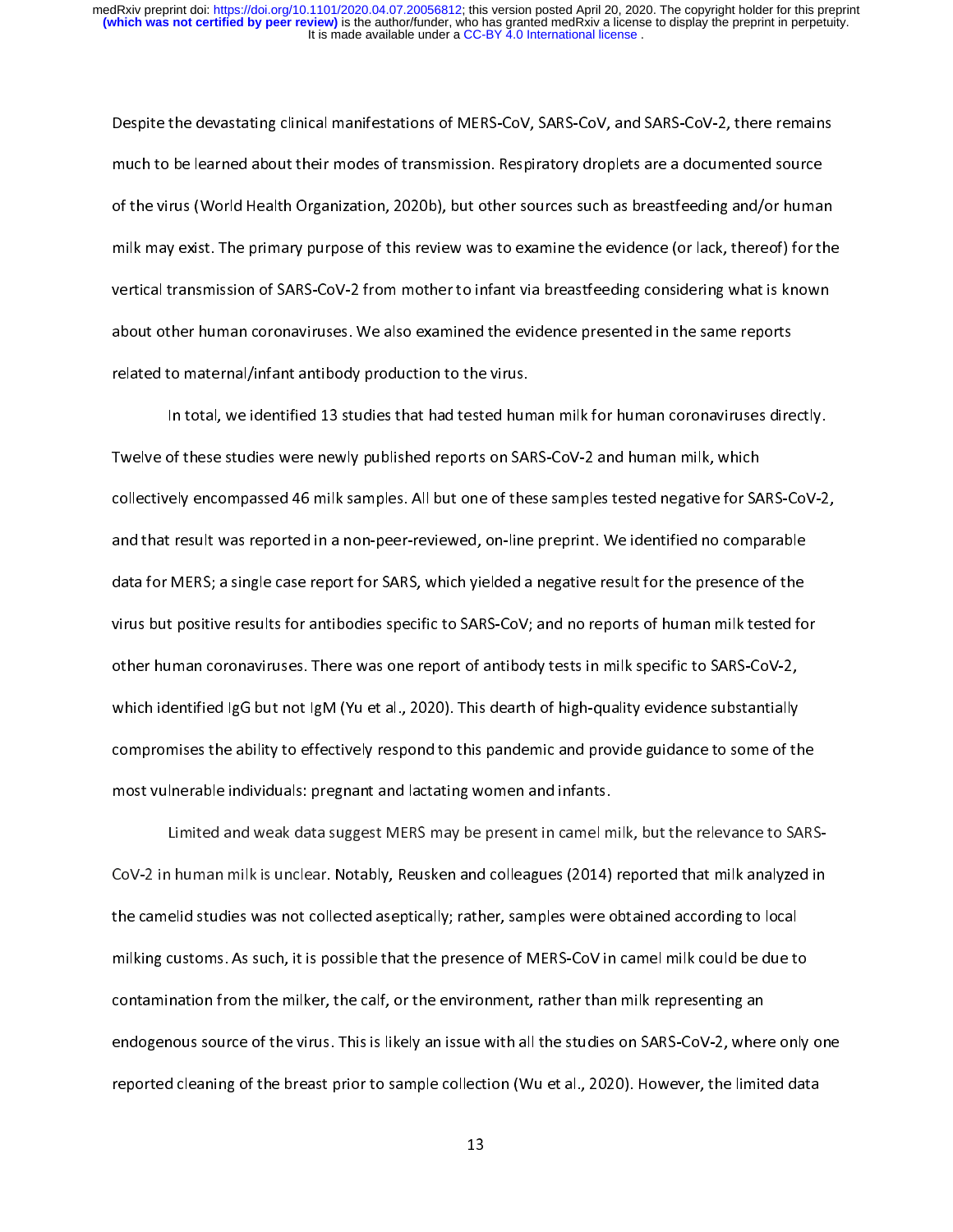available on all three of these viruses (and human coronaviruses, in general) leave many questions

human milk in vertical transmission of coron aviruses.

One possible reason that most of the RT-PCR results for the milk samples tested were negative is that the methods used were neither designed nor validated for human milk. Milk is a complex matrix containing substantial fat, DNases (Babina, Kanyshkova,

Box 2. KEY POINTS OF ASSAY VALIDATION<br>Some factors to consider when validating methods Some factors to consider the consideration given be<br>for human milk testing of coronaviruses.<br>• Method of milk collection: use of manual milk

- Method of milk collection: use of manuscription<br>expression vs. electric pump; cleaning Method of milk concentions is committed milk<br>expression vs. electric pump; cleaning<br>procedures of breast and pump; partial vs. full expression variation pump; cleaning<br>procedures of breast and pump; partia<br>breast expression; foremilk vs. hindmil breast expression; foremilk vs. hindmilk.
	- Sample handling and storage: container<br>material; temperature; duration of material; temperature; duration of<br>refrigeration/freezing. material; temperature; authorition<br>refrigeration/freezing.<br>Assay validation: nucleic acid extrac
	- Assay validation: nucle<br>protocols; amplification protocols; amplification protocols; reagent selection; proper positive and negative controls;<br>fresh vs. frozen milk. selection; property controls; property result fresh vs. frozen milk.<br>Since and intervals; property controls; propertions; propertions; propertions; propertions; propertions; prope
	- Viral quantification ar<br>dose; biologically rele dose; biologically relevant concentrations.

substantial fater and the term of the term of the term of the bandwidth of the Bandwidth Buneva, & Nevinsky, 2004), RNases (McCormick, Larson, & Rich, 1974; Das, Padhy, Koshy, Sirsat, & 1976; Ramaswamy, Swamy, & Das, 1993) and other PCR inhibitors (Abu Al-Soud, Jonsson, & Radstrom, 2000; Al-Soud & Radstrom, 2001; Schrader, Schielke, Ellerbroek, & Johne, 2012). Of note is the fact that commonly used silica column-based RNA isolation methods are designed for a limited sample volume, and as such are not suitable for more voluminous liquid samples. Thus, validation of methods using human milk is needed (see **Box 2**). In addition, other than general statements about the timing of collection (e.g., "milk was collected after the first lactation") and brief descriptions of the RT-PCR assays used for nasal and throat swabs, none of the studies to date has described the methods of collection or how the milk was handled and stored in any detail. In addition, nothing is known about stability of SARS-CoV-2, if present, in human milk and how quickly (or at what temperature) it must be frozen to preserve fidelity. Information on sample collection, handling, and storage is critical to evaluating whether the negative results described in these studies could be due to inadequate methods used.

Another possibility is that there is low abundance of the virus in human milk, and it is often not captured in the limited samples tested so far. For example, in the report on other human coronaviruses captured in the limited samples tested so far. For example, in the report on other human coronaviruses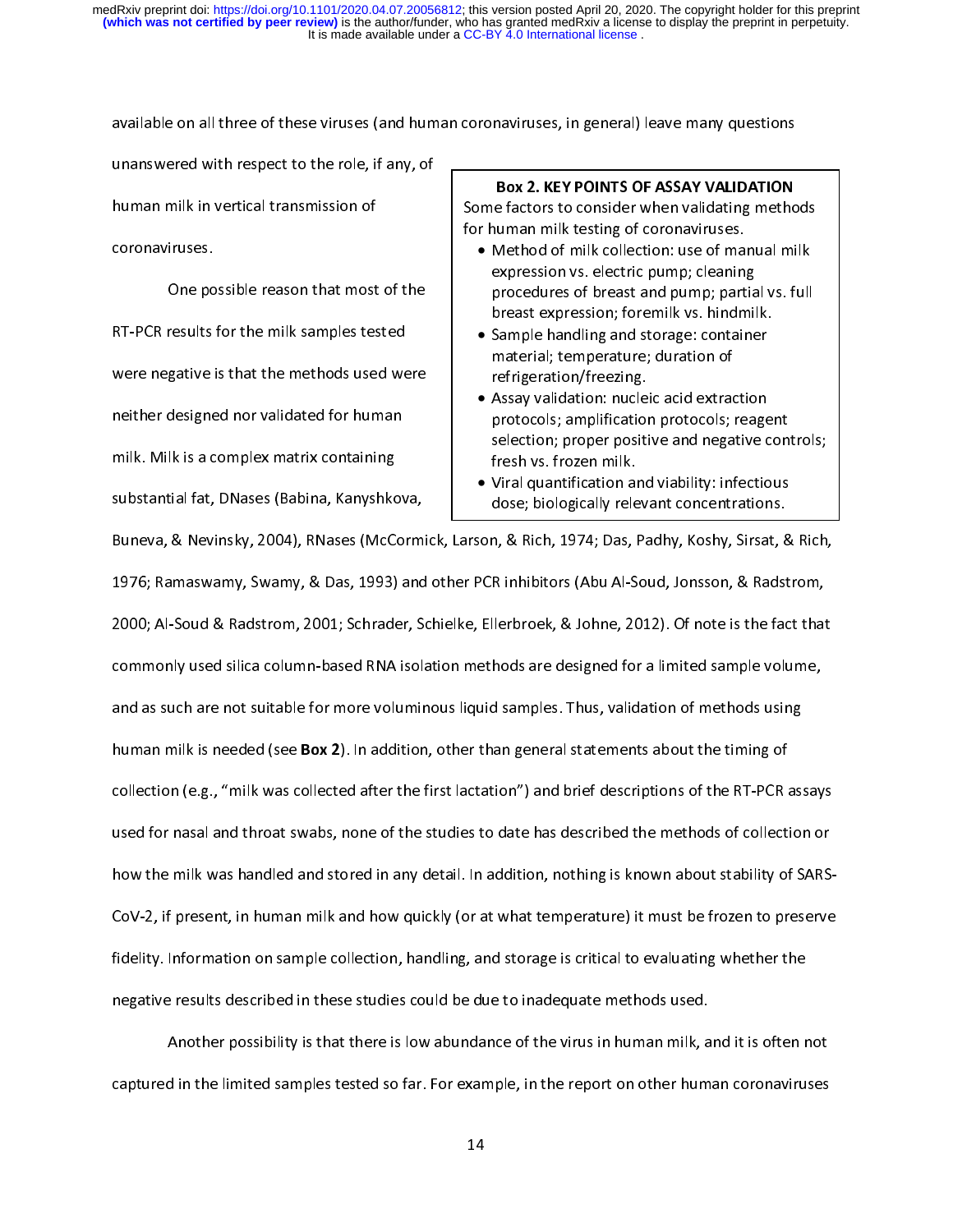by Gagneur and colleagues (2008) 159 maternal-infant dyads were tested (including 161 infants, two<br>sets of twins). In this report, 229E was present in both maternal and infant samples in only 2 dyads. Additionally, in the milk of dromedary camels, MERS-CoV appears to be present at very low abundance (Reusken et al., 2014). This suggests the possibility that a very low viral load in milk might also lead to an inflation of false negatives. Limited evidence from 2 patients suggests that SARS-CoV-2 shedding in respiratory samples peaks at  $\infty$ 6 d after onset of symptoms (Pan et al., 2020), indicating that timing of sample collection also plays an important role in virus detection.

Only one study has investigated antibodies in milk specific to SARS-CoV-2 (Yu et al. 2020; nonpeer-reviewed preprint), and these researchers identified IgG in one milk sample produced by a woman at 13 mo postpartum. While limited to a single study, this finding combined with a large body of literature documenting targeted antibodies in human milk indicate that there may be a protective effect of breastfeeding when the mother is COVID-19 positive. The infant in this study was older than all the other infants described here, was likely not exclusively breastfed (based on reported age), and likely had a more mature immune system than the youngest infants described in other reports. Still, further investigation into this finding is a critical next step in understanding how breastfeeding and/or the infant's consumption of the complex milieu of human milk impact the infant's immune response to and clinical manifestations of SARS-CoV-2 infection. This information is an important component in the risk/benefit analysis of developing evidence-based breastfeeding recommendations related to maternal risk-benefit analysis of developing evidence-based breastfeeding recommendations related to maternalistic relations relations relations relations relations relations relations relations relations relations relations relati coronavirus infection.<br>Considering the observations by Yu and colleagues (2020; non-peer-reviewed preprint), other

immune protective components of human milk should also be more thoroughly evaluated. While the methods used to test this milk were not fully described, this observation could have impacts on the clinical management of infants born to women diagnosed with COVID-19 during pregnancy and/or lactation. This observation is also supported by the findings of Dong and colleagues (2020) and Zeng and  $\mathcal{L}_{\text{max}}$  observation is also supported by the findings of  $\mathcal{L}_{\text{max}}$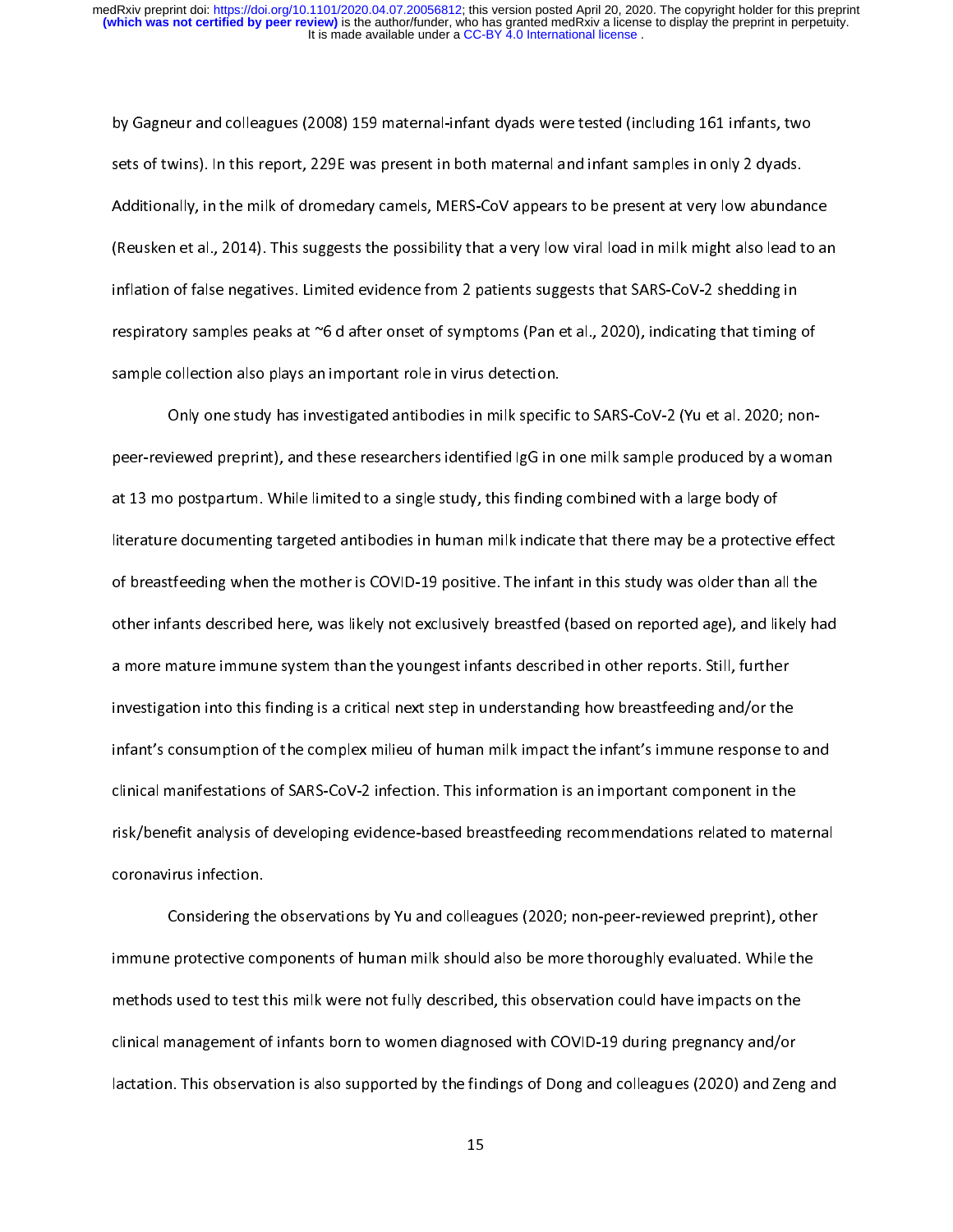colleagues (2020) who reported that both IgG and IgM antibodies to SARS-CoV-2 were present in the over the first days of life. The presence of circulating antibodies at such an early stage of life could indicate transfer of SARS-CoV-2-specific antibodies from mother to infant during gestation. However, it is noteworthy that IgM antibodies present in the serum of SARS-CoV-2 negative infants are not likely to have originated from the mother during gestation as IgM cannot cross the placental barrier due to size. From the limited data on SARS-CoV, it appears that the presence of antibodies in milk could be influenced by timing of infection, where antibodies to SARS-CoV were detected only in milk produced by a woman who acquired the infection later in pregnancy (Robertson et al., 2004). Together, these observations suggest infant infection may occur in utero, but that the virus may simply be absent from the upper respiratory tract immediately after birth and therefore, undetectable on pharyngeal swabs.

Very recent work has demonstrated that, like SARS-CoV and human coronavirus NL63 (Hofmann et al., 2005), angiotensin-converting enzyme 2 (ACE2) is one of the receptors used by SARS-CoV-2 to enter host cells (W. H. Li et al., 2003; Yan et al., 2020). ACE2 is expressed across many body sites and tissue types, including the oral cavity (e.g., tongue and oral mucosa) and in mammary tissue (H. Xu et al., 2020a). If mammary epithelial cells express this receptor, then it follows that viable virus could exist in milk. If it does, then the introduction of virus-containing human milk could represent a mechanism of entry for SARS-CoV-2 and COVID-19 infection for infants.

Another observation worth considering is that, in at least one of the reports (Yuehua et al., 2020), the infant was infected and symptomatic 7 d prior to the infant's parents. This suggests the possibility that a "reverse" vertical transmission from infant to mother could occur, a phenomenon which has been observed for other pathogens, such as HIV (Belitsky, 1989; Little et al., 2012) and Ebola virus (Sissoko et al., 2016). One possible mechanism for maternal infection in this case is through retrograde flow, where milk and saliva move back into the mammary gland from the infant's mouth retrograde flow, where milk and saliva move back into the mammary gland from the infant's mouth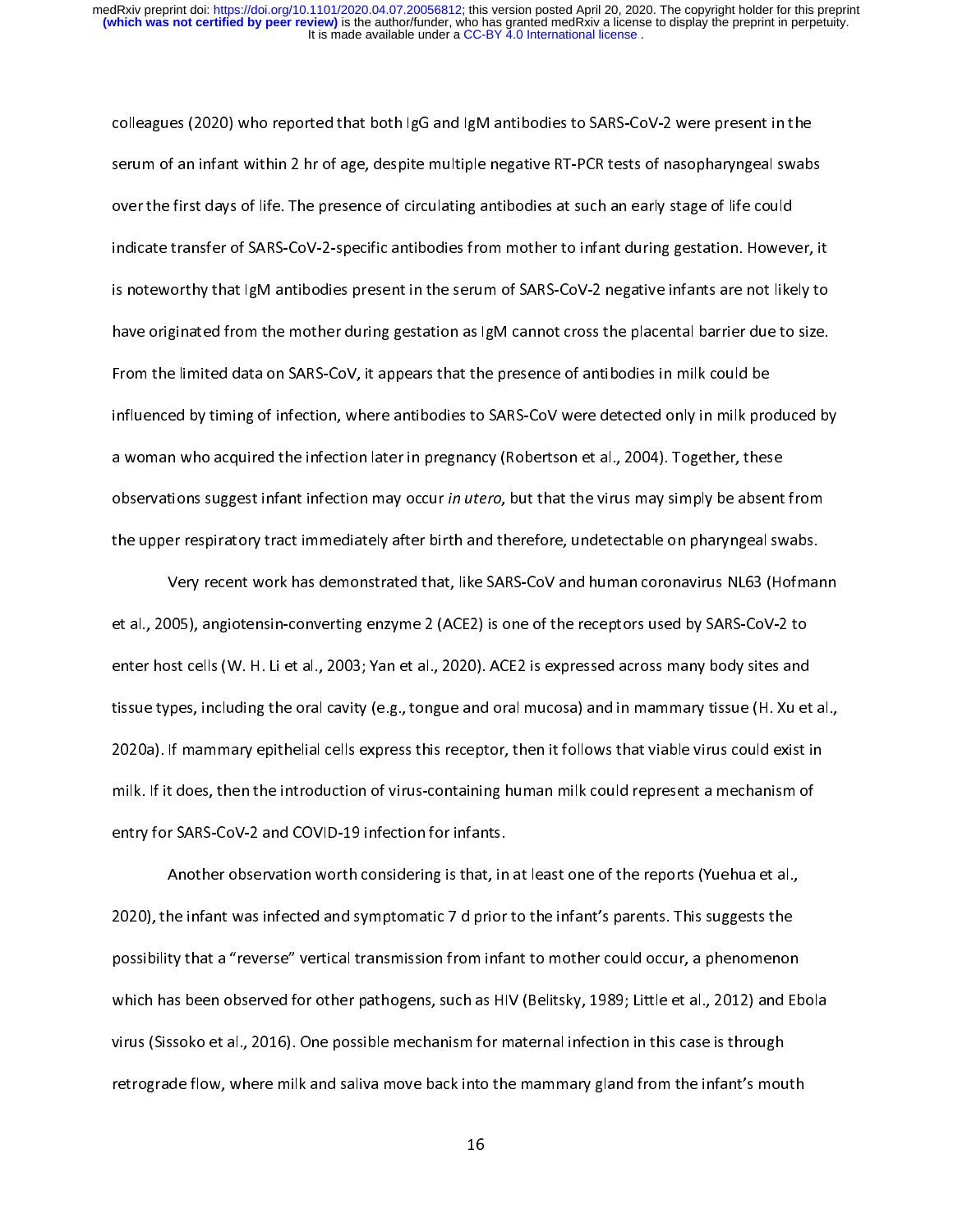during suckling (Ramsay, Kent, Owens, & Hartmann, 2004). While this mechanism is speculative, it<br>represents a possible route whereby an infant could theoretically transfer a pathogen it has encountered in the environment to the mother. It is also possible that maternal infection could occur through other mechanisms, such as infant respiratory droplets (World Health Organization, 2020) or via

fecal matter (Y. Xu et al., 2020b).

To date, all reports on SARS-CoV-2 and human milk have originated in Asia, specifically China and Singapore. While this limited geography makes sense given the fact that the initial epicenter of this pandemic was in this region, studies from other globally representative populations are needed to make definitive conclusions regarding the possible presence and/or role of SARS-CoV-2 in human milk. Additionally, the importance of a coordinated, international effort by scientists, clinicians, and public health officials to elucidate

**Box 3. FUTURE NEEDS**<br>To understand the role of human milk and SARS-CoVaddressed. 2 infection, the following points addressed.<br>• Optimization of human milk collection and

- Optimiz<br>storage storage protocols for SARS-CoV-2 research.
	- Validation of assays for identification of SAR<br>CoV-2 RNA and SARS-CoV-2-specific immune components in human milk. components in human milk.<br>• Multinational population studies documentin
	- components in human milk.<br>Multinational population stu<br>presence or absence of SARS presence or absence of SARS-CoV-2 virus and<br>immune factors (including antibodies) in milk immune factors (including antibodies) in milk<br>produced by infected women, women with immune factors (including antibodies), in milki<br>produced by infected women, women with<br>infected infants, and women who have been produced infants, and women who have been<br>infected infants, and women who have been<br>exposed to SARS-CoV-2; if the virus is identi exposed to SARS-CoV-2; if the virus is identified in milk its viability must be verified. exposed to the verified.<br>• Multinational population studies documenting (or
	- milk interprese of Multinational population studies<br>1991 its viability mot documenting and the COVID not documenting) risk of COVID-19 infections in<br>breastfed vs. non-breastfed infants whose breastfed vs. non-breastfed infants whose<br>mothers are COVID-19 positive. mothers are COVID-19 positive.<br>Research delineating implications of skin-to
- Research delineating implication<br>breastfeeding vs. consumption c breastfeeding vs. consumption of pumped human<br>milk. breastfeed variables variables variables variables variables variables variables variables variables variables milk.

answers to the many remaining questions related to SARS-CoV-2 and breastfeeding cannot be  $\begin{array}{cc} \text{over } \text{empty} \end{array}$  remaining to  $\begin{array}{cc} \text{over } \text{empty} \end{array}$ 

# overemphasized. CONCLUSIONS

Human milk is the gold standard for infant feeding. However, confidence as to its safety and<br>best practices around breastfeeding during maternal COVID-19 infection has been compromised by the lack of rigorous evidence as to whether SARS-COV-2 can be vertically transmitted in milk and/or during lack of rigorous evidence as to whether SARS-COV-2 can be vertically transmitted in milk and/or during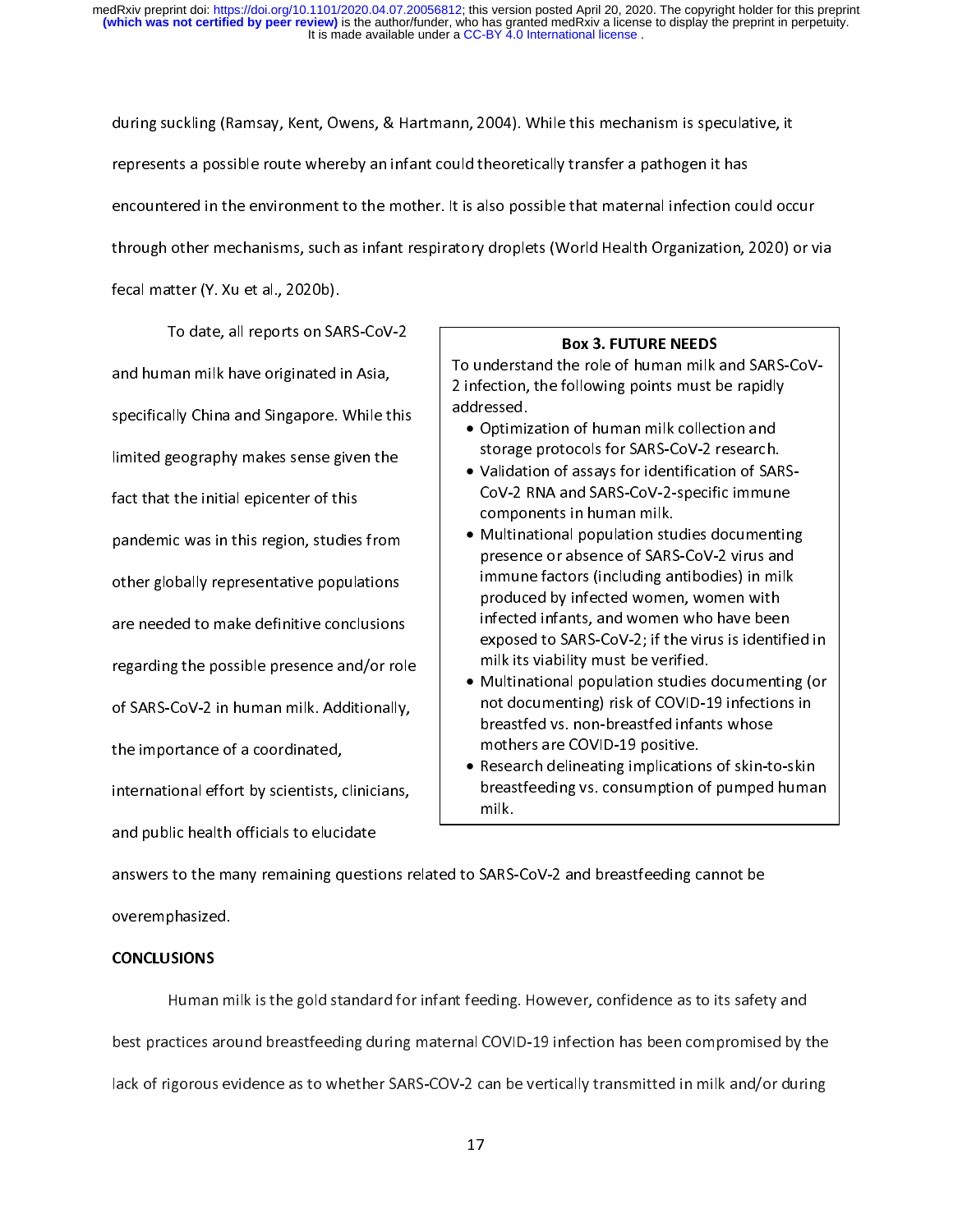breastfeeding. As such, there exists an immediate need to rapidly generate rigorous evidence for the<br>role (if any) of human milk and breastfeeding in vertical transmission of COVID-19 from mothers to infants. To accomplish this, validation of analytical methods for the human milk matrix, viability testing, and evaluation of other immune components in milk will all be critical to this effort, especially given the known protective effects of breastfeeding in other infant respiratory infections (Box 3; Chantry, Howard, & Auinger, 2006; Duijts, Jaddoe, Hofman, & Moll, 2010). Substantial interdisciplinary research on this topic is required and should be performed rigorously and rapidly to best inform policies regarding early feeding choices and clinical management of breastfeeding mothers infected with SARS-CoV-2 and their feeding choices and clinical management of breastfeeding mothers infected with SARS-CoV-2 and their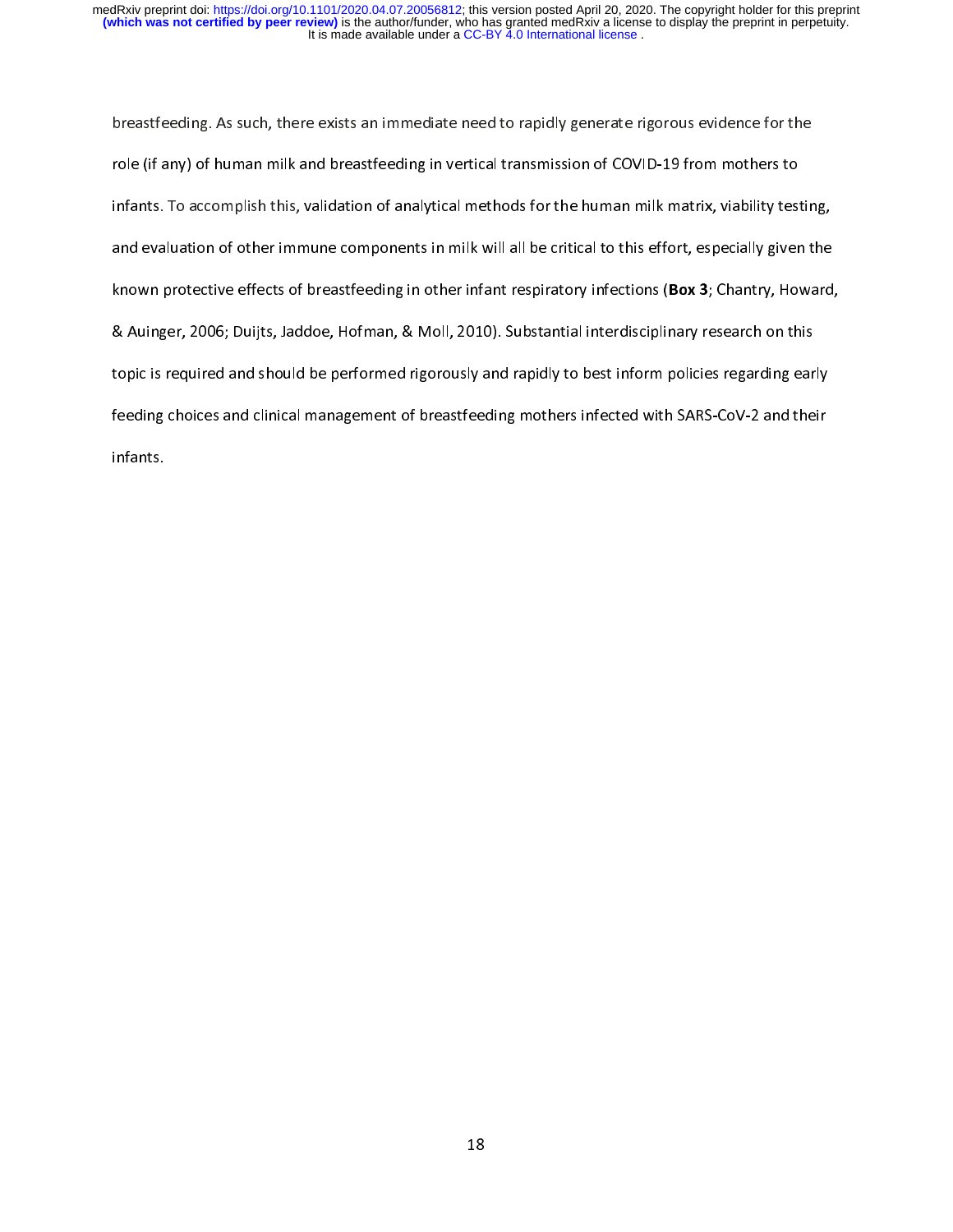## TABLES

Table 1. Search terms, databases, and preprint servers used to identify existing iterature reporting the<br>nossibility of vertical transmission of coronaviruses from mother to infant during breastfeeding as of possibility of vertical transmission of coronaviruses from mother to infant during breastfeeding as of April 17, 2020.

|                               | General              | SARS-CoV-2 and           |                 |                 |
|-------------------------------|----------------------|--------------------------|-----------------|-----------------|
| <b>Databases and Preprint</b> | <b>Breastfeeding</b> | General                  | <b>SARS-CoV</b> | <b>MERS-CoV</b> |
| <b>Servers Searched</b>       | <b>Terms</b>         | <b>Coronavirus Terms</b> | <b>Terms</b>    | <b>Terms</b>    |
| Google Scholar                | milk                 | SARS-CoV-2               | SARS-CoV        | MERS-CoV        |
| Medline                       | human milk           | coronavirus              | <b>SARS</b>     | <b>MERS</b>     |
| National Library of           | breast               | novel coronavirus        | SARS CoV-1      |                 |
| Medicine, PubMed              | breastfeeding        | human coronavirus        |                 |                 |
| Web of Science                | breastmilk           | COVID-19                 |                 |                 |
| Google                        | lactation            | <b>COVID</b>             |                 |                 |
| bioRxiv                       | virus transmission   |                          |                 |                 |
| medRxiv                       | mother-to-child      |                          |                 |                 |
| Research Square               | child-to-mother      |                          |                 |                 |
| Preprints                     | vertical             |                          |                 |                 |
|                               |                      |                          |                 |                 |
|                               |                      |                          |                 |                 |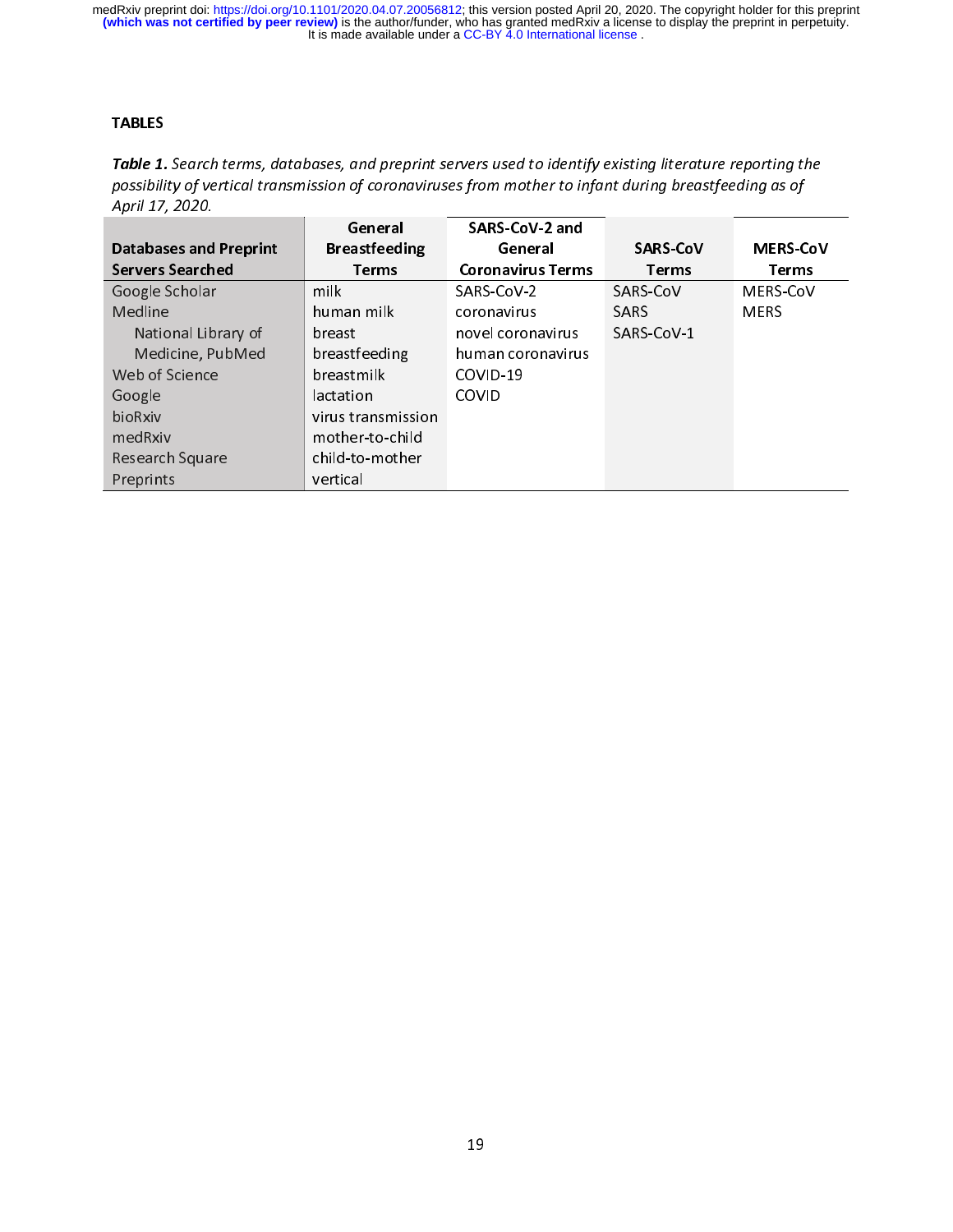|                           | Subjects        |           | Repeated                | <b>Time of milk</b>                           | <b>Maternal</b> | <b>Gestational age</b><br>at time of<br>maternal         | <b>RT-PCR</b>                              | <b>Milk</b><br>antibody   | Infant age<br>at the time<br>of infant | Infant                              | <b>Delivery</b>                    | Infant                              |
|---------------------------|-----------------|-----------|-------------------------|-----------------------------------------------|-----------------|----------------------------------------------------------|--------------------------------------------|---------------------------|----------------------------------------|-------------------------------------|------------------------------------|-------------------------------------|
| <b>Publication</b>        | (n)             |           | <b>Location samples</b> | collection                                    | age (yr)        | infection                                                | results                                    | results                   | infection                              | sex                                 | mode                               | breastfed                           |
| Chen et al.,              | 6 <sup>1</sup>  | China     | no                      | d <sub>1</sub>                                | 27<br>26<br>26  | 38 wk, 2 $d^2$<br>36 wk, 2 $d^2$<br>38 wk, $1 d2$        | -<br>$\overline{\phantom{m}}$              | <b>NA</b>                 | <b>NA</b><br><b>NA</b><br><b>NA</b>    | <b>NS</b><br><b>NS</b><br><b>NS</b> | cesarean<br>cesarean<br>cesarean   | <b>NS</b><br><b>NS</b><br><b>NS</b> |
| 2020                      |                 |           |                         |                                               | 26<br>28<br>34  | 36 wk, 3 $d^2$<br>$38$ wk <sup>2</sup><br>39 wk, 4 $d^2$ | -<br>-                                     |                           | <b>NA</b><br><b>NA</b><br><b>NA</b>    | <b>NS</b><br><b>NS</b><br><b>NS</b> | cesarean<br>cesarean<br>cesarean   | <b>NS</b><br><b>NS</b><br><b>NS</b> |
| Cui et al.,<br>2020       | $\mathbf{1}$    | China     | yes                     | 55-57 d                                       | <b>NS</b>       | <b>NA</b>                                                | -                                          | <b>NA</b>                 | 50 d                                   | female                              | <b>NS</b>                          | yes                                 |
| Dong et al.,<br>2020      | $\mathbf{1}$    | China     | no                      | 6 d                                           | 29              | 34 wk, 2 d                                               |                                            | <b>NA</b>                 | <b>NA</b>                              |                                     | female cesarean                    | no                                  |
| Fan et al.,<br>2020       | $\overline{2}$  | China     | yes<br>no               | $d_1$ , 17<br>d <sub>1</sub>                  | 34<br>29        | 37 wk<br>36 wk                                           | -                                          | <b>NA</b>                 | <b>NA</b><br><b>NA</b>                 |                                     | female cesarean<br>female cesarean | no<br>no                            |
| Kam et al.,<br>2020       | $\mathbf{1}$    | Singapore | no                      | 6 mo                                          | <b>NS</b>       | <b>NA</b>                                                |                                            | <b>NA</b>                 | 6 mo                                   | male                                | <b>NS</b>                          | yes <sup>3</sup>                    |
| Li et al.,<br>2020        | $\mathbf{1}$    | China     | yes                     | $d$ 1, 2, 3                                   | 30              | 35 wk                                                    | -                                          | <b>NA</b>                 | <b>NA</b>                              |                                     | male cesarean                      | <b>NS</b>                           |
| Weiyong Liu               |                 |           | yes                     | $d$ 2, 3, 12                                  | 34              | 40 wk                                                    | $\overline{\phantom{m}}$                   |                           | <b>NA</b>                              |                                     | male cesarean                      | no                                  |
| et al.,<br>2020at         | 2 <sup>4</sup>  | China     | no                      | d <sub>2</sub>                                | 30              | 37 wk                                                    |                                            | <b>NA</b>                 | <b>NA</b>                              |                                     | unclear vaginal                    | <b>NS</b>                           |
| Wei Liu et<br>al., 2020b+ | 10 <sup>5</sup> | China     | no                      | <b>NS</b>                                     | <b>NS</b>       | <b>NS</b>                                                |                                            | <b>NA</b>                 | <b>NA</b>                              | mixed                               | <b>NS</b>                          | no                                  |
| Wang et al.,<br>2020      | $\mathbf{1}$    | China     | no                      | 36 hr                                         | 34              | 40 wk                                                    |                                            | <b>NA</b>                 | <b>NA</b>                              |                                     | male cesarean                      | no                                  |
| Wu et al.,<br>2020+       | 3 <sup>6</sup>  | China     | yes                     | $d$ 1, 6, 27<br>d 1, 6, 27<br>$d$ 1, 3, 6, 27 | 29<br>28<br>27  | 35 wk 4 d<br>35 wk 5 d<br>38 wk 2 d                      | $\overline{\phantom{m}}$<br>-<br>$\ddot{}$ | <b>NA</b>                 | <b>NA</b><br><b>NA</b><br><b>NA</b>    | <b>NS</b><br><b>NS</b><br><b>NS</b> | cesarean<br>cesarean<br>vaginal    | <b>NS</b><br><b>NS</b><br><b>NS</b> |
| Yu et al.,<br>2020+       | $\mathbf{1}$    | China     | yes                     | d 1, 8, 15, 18, 24'                           | 32              | <b>NA</b>                                                | $-8$                                       | IgG+,<br>lgM <sup>9</sup> | 13 mo                                  | male                                | <b>NS</b>                          | yes                                 |

Table 2. Characteristics of women and infants for whom human milk has been sampled and tested for SARS-CoV-2 using RT-PCR and for SARS-CoV-2 specific antibodies.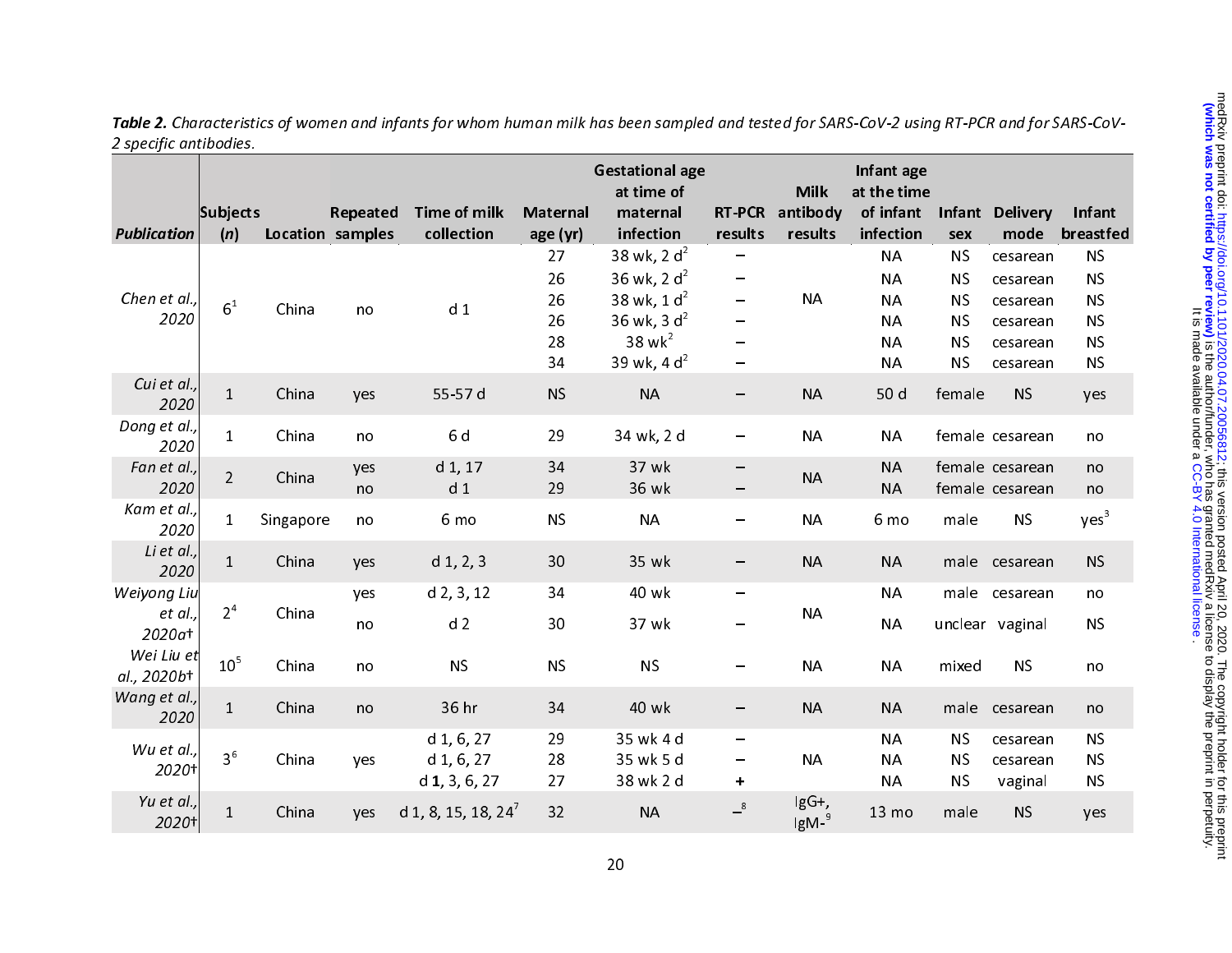| Yuehua et<br>al., 2020                                                                                                                                                          |  | China | no | 3 mo | ΝS | NА |  | NА | 3.5 mo | temale | ΝS | yes |
|---------------------------------------------------------------------------------------------------------------------------------------------------------------------------------|--|-------|----|------|----|----|--|----|--------|--------|----|-----|
| Abbreviations: d, day; mo, month; NS, not specified; NA, not applicable; -, negative result; +, positive result                                                                 |  |       |    |      |    |    |  |    |        |        |    |     |
| †Study was available as a non-peer-reviewed preprint and had not been published in a refereed journal.                                                                          |  |       |    |      |    |    |  |    |        |        |    |     |
| <sup>1</sup> Study presented data from 9 women, but only presented data related to milk produced by 6 women.                                                                    |  |       |    |      |    |    |  |    |        |        |    |     |
| <sup>2</sup> Gestational age upon admission.                                                                                                                                    |  |       |    |      |    |    |  |    |        |        |    |     |
| <sup>3</sup> The infant's breastfeeding status was not specified in the report, but it is presumed that he was at least partially breastfed as the mother was producing milk at |  |       |    |      |    |    |  |    |        |        |    |     |
| 6 mo postpartum.                                                                                                                                                                |  |       |    |      |    |    |  |    |        |        |    |     |
| <sup>4</sup> Study presented data from 3 women but only presented data on the milk produced by 2 women.                                                                         |  |       |    |      |    |    |  |    |        |        |    |     |
| <sup>5</sup> Study presented data from 19 women but only presented data on the milk produced by 10 women.                                                                       |  |       |    |      |    |    |  |    |        |        |    |     |
| ${}^6$ Study presented data from 13 women but only presented data on the milk produced by 3 women.                                                                              |  |       |    |      |    |    |  |    |        |        |    |     |
| Days are reported from time of admission, not from time of birth as the other days in this column.                                                                              |  |       |    |      |    |    |  |    |        |        |    |     |
| <sup>8</sup> Milk was analyzed on d 1, 8, 15, and 18 of hospital admission.                                                                                                     |  |       |    |      |    |    |  |    |        |        |    |     |
| $\degree$ Milk antibodies were tested on d 8 and 24 of hospital admission.                                                                                                      |  |       |    |      |    |    |  |    |        |        |    |     |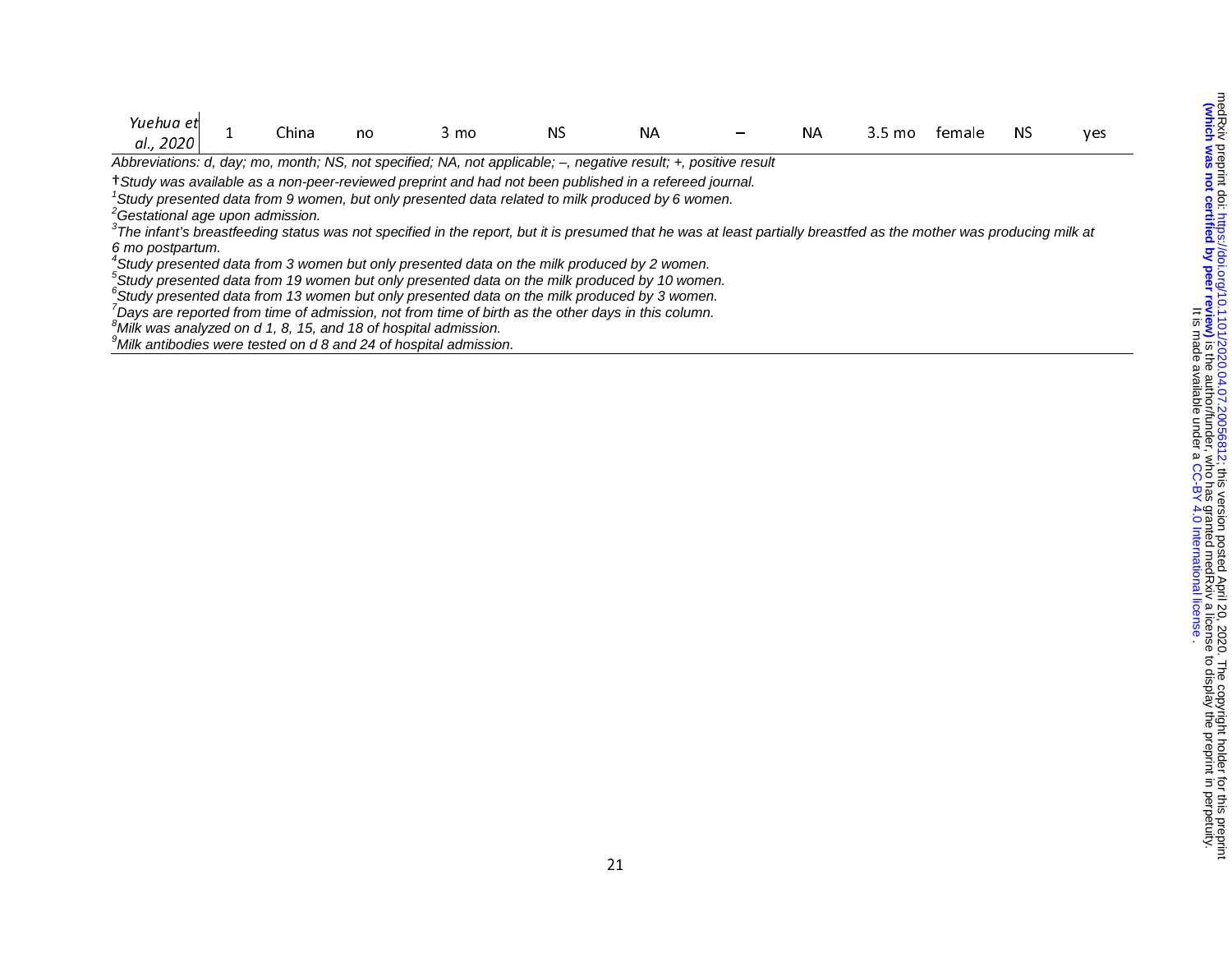$\frac{1}{2}$ 2 Abu Al-Soud,<br>3 immunog<br>4 38(1), 34<br>5 Al-Soud, W. A<br>6 blood cel<br>7 493.2001 2 Abu Al-Soud, W. A., & Radstrom, P. (2001). Purification and characterization of PCR-inhibitory couples and Al-Soud, W. A., & Radstrom, P. (2001). Purification and characterization of PCR-inhibitory couples and characteri 38(1), 345–350.<br>
Al-Soud, W. A., & Radstrom, P. (2001). Purification and characterization of PCR-inhibitory components i<br>
blood cells. Journal of Clinical Microbiology, 39(2), 485–493. http://doi.org/10.1128/JCM.39.2.485-4 Al-Soud, W. A., & Rac<br>6 blood cells. Journ<br>7 493.2001<br>8 American Academy c<br>9 COVID-19. Retrie<br>1 American Academy c 5 blood cells. Journal of Clinical Microbiology, 39(2), 485–493. http://doi.org/10.1128/JCM.39.2.485–493.2001<br>
493.2001<br>
American Academy of Pediatrics. (2020). Initial guidance: management of infants born to mothers with<br> blood cells. Journal of Clinical Microbiology, 39(2), 485–493. http://doi.org/10.1128/JCM.39.2.485–493. 2001<br>
8 American Academy of Pediatrics. (2020). Initial guidance: management of infants born to mothers with<br>
6 COVID-8 American Acad<br>
9 COVID-19<br>
1 https://dc<br>
1 American Acad<br>
2 *Pediatrics*,<br>
3 Babina, S. E., K<br>
4 deoxyribo 8 COVID-19. Retrieved April 17, 2020, from<br>
8 https://downloads.aap.org/AAP/PDF/COVID%2019%20Initial%20Newborn%20Guidance.pdf<br>
8 American Academy of Pediatrics. (2012). Policy statement: breastfeeding and the use of human 9 https://downloads.aap.org/AAP/PDF/COV<br>
9 https://downloads.aap.org/AAP/PDF/COV<br>
9 American Academy of Pediatrics. (2012). Polic<br>
9 Pediatrics, 129(3), e827–41. http://doi.org<br>
8 Babina, S. E., Kanyshkova, T. G., Buneva, 11 American Academy of Pediatrics. (2012). Policy statement: breastfeeding and the use of human n<br>
12 Pediatrics, 129(3), e827–41. http://doi.org/10.1542/peds.2011-3552<br>
13 Babina, S. E., Kanyshkova, T. G., Buneva, V. N., 12 *Pediatrics, 129*(3), e827–41. http://doi.org/10.1542/peds.2011-3552<br>
13 Babina, S. E., Kanyshkova, T. G., Buneva, V. N., & Nevinsky, G. A. (2004). Lactoferrin is the major<br>
14 deoxyribonuclease of human milk. *Biochemi* 12 Pediatrics, 129(3), e827–41. http://doi.org/10.1942/peds.2011-3352<br>
13 Babina, S. E., Kanyshkova, T. G., Buneva, V. N., & Nevinsky, G. A. (2004). La<br>
14 deoxyribonuclease of human milk. *Biochemistry (Moscow), 69*(9), 1 deoxyribonuclease of human milk. Biochemistry (Moscow), 69(9), 1006-1015.<br>
15 http://doi.org/10.1023/b:biry.0000043543.21217.b3<br>
16 Belitsky, V. (1989). Children infect mothers in aids outbreak at a soviet hospital. Nature 14 deoxyribonuclease of human mink. Biochemistry (Moscow), 09(9), 1000–1013.<br>
15 http://doi.org/10.1023/b:biry.0000043543.21217.b3<br>
16 Belitsky, V. (1989). Children infect mothers in aids outbreak at a soviet hospital. Na<br> 16 Belitsky, V. (1989). Children infect mothers in aids outbread<br>17 493. http://doi.org/10.1038/337493a0<br>18 Black, R. F. (1996). Transmission of HIV-1 in the breast-fee<br>19 Association, 96(3), 267–274. http://doi.org/10.101 16 Belitsky, V. (1989). Children infect mothers in aids outbreak at a soviet hospital. Muture, 337(6207), 453–493.<br>
16 Black, R. F. (1996). Transmission of HIV-1 in the breast-feeding process. Journal of the American Diete 18 Black, R. F. (1996). Transmission of HIV-1 in<br>19 Association, 96(3), 267–274. http://doi.<br>20 Boostani, R., Sadeghi, R., Sabouri, A., & Gha<br>21 and breastfeeding; systematic review a<br>22 Neurology, 17(4), 174–179.<br>23 Cente Example 18 Black, R. F. (1996). Transmission of HIV-1 in the breast-feeding process. Journal of the American Dietetic<br>19 Association, 96(3), 267–274. http://doi.org/10.1016/S0002-8223(96)00079-X<br>20 Boostani, R., Sadeghi, R Association, 96(3), 267–274. http://doi.org/10.1016/30002-8223(36)00079-X-<br>
20 Boostani, R., Sadeghi, R., Sabouri, A., & Ghabeli-Juibary, A. (2018). Human T-lymph<br>
21 and breastfeeding; systematic review and meta-analysis 21 and breastfeeding; systematic review and meta-analysis of the literature. Iranian Journal of<br>22 and breastfeeding; systematic review and meta-analysis of the literature. Iranian Journal of<br>22 Centers for Disease Control 21 and breastfeeding; systematic review and meta-analysis of the literature. Iramian Journal of<br>22 *Neurology, 17*(4), 174–179.<br>23 Centers for Disease Control and Prevention. (2019a). Contraindications to breastfeeding or 22 Neurology, 27(4), 174–179.<br>
23 Centers for Disease Control and<br>
24 expressed breast milk to inf.<br>
25 Centers for Disease Control and<br>
26 CMV infection. Retrieved Ap<br>
27 Centers for Disease Control and<br>
28 Retrieved Apri 24 expressed breast milk to infants. http://doi.org/10.1089/bfm.2016.29002.pjb<br>25 Centers for Disease Control and Prevention, Prevention. (2019b). Cytomegalovirus (CMV) and conge<br>26 CMV infection. Retrieved April 3, 2020, 25 Centers for Disease Control and Prevention, Prevention. (2019b). Cytomegalovirus<br>26 CMV infection. Retrieved April 3, 2020, from https://www.cdc.gov/cmv/clinica<br>27 Centers for Disease Control and Prevention. (2020a). Co 26 CMV infection. Retrieved April 3, 2020, from https://www.cdc.gov/cmv/clinical/overview.html<br>27 Centers for Disease Control and Prevention. (2020a). Coronavirus disease (COVID-19) and breastfeeding.<br>28 Retrieved April 3, Centers for Disease Control and Prevention. (2020a). Coronavirus disease (COVID-19) and breastfee<br>
28 Retrieved April 3, 2020, from https://www.cdc.gov/breastfeeding/breastfeeding-special-<br>
29 circumstances/maternal-or-inf 28 Retrieved April 3, 2020, from https://www.cdc.gov/breastfeeding/breastfeeding-special-<br>29 Retrieved April 3, 2020, from https://www.cdc.gov/breastfeeding/breastfeeding-special-<br>29 Centers for Disease Control and Prevent 35 http://doi.org/10.1542/peds.2004-2283 29 Centers for Disease Control and Prevention. (2020b). Human immunodeficiency vi<br>
21 April 3, 2020, from https://www.cdc.gov/breastfeeding/breastfeeding-special<br>
22 circumstances/maternal-or-infant-illnesses/hiv.html<br>
23 31 April 3, 2020, from https://www.cdc.gov/breastfeeding/breastfeeding-special-<br>32 circumstances/maternal-or-infant-illnesses/hiv.html<br>33 Chantry, C. J., Howard, C. R., & Auinger, P. (2006). Full breastfeeding duration and 38 retrospective review of medical records. Lancet (London, England), 395(10226), 809-815. 23 Chantry, C. J., Howard, C. R., & Auinger, P. (2006). Full bre<br>
134 respiratory tract infection in US children. *Pediatrics*, 1<br>
35 http://doi.org/10.1542/peds.2004-2283<br>
36 Chen, H., Guo, J., Wang, C., Luo, F., Yu, X., 34 respiratory tract infection in US children. *Pediatrics*, 117(2), 425–432.<br>35 http://doi.org/10.1542/peds.2004-2283<br>36 Chen, H., Guo, J., Wang, C., Luo, F., Yu, X., Zhang, W., ... Zhang, Y. (2020). Clinical characterist 1941<br>35 http://doi.org/10.1542/peds.2004-2283<br>36 Chen, H., Guo, J., Wang, C., Luo, F., Yu, X., Zhang, W., ... Zhang, Y. (2020). C<br>37 intrauterine vertical transmission potential of COVID-19 infection in ni<br>38 retrospective 36 Chen, H., Guo, J., Wang, C., Luo, F., Yu, X., Zha<br>37 intrauterine vertical transmission potent<br>38 retrospective review of medical records.<br>39 http://doi.org/10.1016/S0140-6736(20)3<br>40 Cheng, P. K. C., Wong, D. A., Tong, intrauterine vertical transmission potential of COVID-19 infection in nine pregnant women: a<br>
38 retrospective review of medical records. *Lancet (London, England), 395*(10226), 809–815.<br>
39 http://doi.org/10.1016/S0140-67 138 retrospective review of medical records. *Lancet (London, England), 395*(10226), 809–815.<br>
139 http://doi.org/10.1016/S0140-6736(20)30360-3<br>
140 Cheng, P. K. C., Wong, D. A., Tong, L. K. L., Ip, S.-M., Lo, A. C. T., La 28 retrospective review of medical records. *Lancet (London, England), 355*(10220), 809–815.<br>
39 http://doi.org/10.1016/S0140-6736(20)30360-3<br>
40 Cheng, P. K. C., Wong, D. A., Tong, L. K. L., Ip, S.-M., Lo, A. C. T., Lau, 40 Cheng, P. K. C., Wong, D. A., Tong, L. K. L., Ip, S.-M., Let shedding patterns of coronavirus in patients with<br>42 *Lancet (London, England), 363*(9422), 1699–1700<br>43 Conzade, R., Grant, R., Malik, M., Elkholy, A., Elhak shedding patterns of coronavirus in patients with probable severe acute respiratory syndron<br>42 Lancet (London, England), 363(9422), 1699–1700. http://doi.org/10.1016/S0140-6736(04)16<br>43 Conzade, R., Grant, R., Malik, M., E Lancet (London, England), 363(9422), 1699–1700. http://doi.org/10.1016/S0140-6736(04)1625!<br>Conzade, R., Grant, R., Malik, M., Elkholy, A., Elhakim, M., Samhouri, D., ... Van Kerkhove, M. (2018).<br>Reported direct and indirec 24 Lancet (London, England), 363(9422), 1699–1700. http://doi.org/10.1016/30140-6736(04)16233-7<br>
43 Conzade, R., Grant, R., Malik, M., Elkholy, A., Elhakim, M., Samhouri, D., ... Van Kerkhove, M. (2018).<br>
44 Reported direc 144 Reported direct and indirect contact with dromedary camels among laboratory-confirmed MERS<br>
CoV cases. *Viruses, 10*(8), 425–10. http://doi.org/10.3390/v10080425<br>
Coutsoudis, A., Pillay, K., Kuhn, L., Spooner, E., Tsai 46 Coutsoudis, A., Pillay, K., Kuhn, L., Spooner, E., Tsai, W. Y., Coovadia, H. M., Study Group. (2001). Method of feeding and transmission of HIV-1 fro<br>22 47 Study Group. (2001). Method of feeding and transmission of HIV-1 from mothers to children by<br>22  $\frac{22}{\sqrt{1-\frac{1}{2}}\sqrt{1-\frac{1}{2}}\sqrt{1-\frac{1}{2}}\sqrt{1-\frac{1}{2}}}}$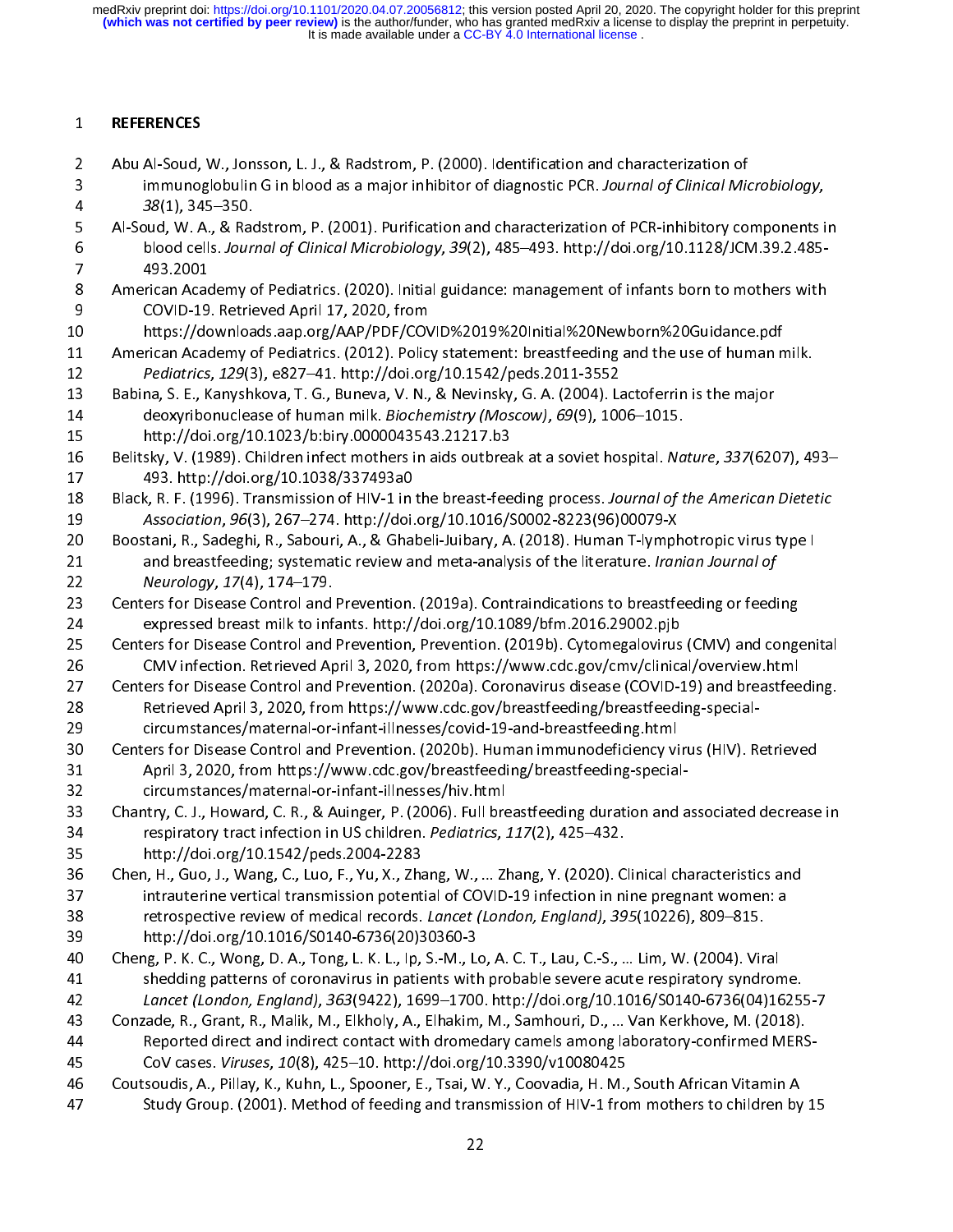$\frac{1}{2}$ months of age: prospective cohort study from Durban, South Africa. AIDS (London, England), 15(3),<br>
379–387. http://doi.org/10.1097/00002030-200102160-00011<br>
Cui, Y., Tian, M., Huang, D., Wang, X., Huang, Y., Fan, L., ... Z Cui, Y., Tian, M., Huang, D., Wang, X., Huang, Y., Fan, L., ... Zha, Y. (20<br>
infected with 2019 novel coronavirus disease: presenting with p<br>
damage. The Journal of Infectious Diseases, 376, 584–7. http://<br>
Das, M. R., Pad infected with 2019 novel coronavirus disease: presenting with pneumonia, liver injury, and hear<br>
damage. The Journal of Infectious Diseases, 376, 584–7. http://doi.org/10.1093/infdis/jiaa113<br>
Das, M. R., Padhy, L. C., Kosh damage. The Journal of Infectious Diseases, 376, 584–7. http://doi.org/10.1093/infdis/jiaa113<br>
Das, M. R., Padhy, L. C., Koshy, R., Sirsat, S. M., & Rich, M. A. (1976). Human milk samples from differe<br>
ethnic-groups contai damage. The Journal of Infectious Diseases, 376, 384–7. http://doi.org/10.1033/indis/jiaa113<br>
Das, M. R., Padhy, L. C., Koshy, R., Sirsat, S. M., & Rich, M. A. (1976). Human milk samples from differentinc-groups contain RN 54 ethnic-groups contain RNase that inhibits, and plasma-membrane that stimulates, reverse<br>55 transcription. *Nature, 262*(5571), 802–805. http://doi.org/10.1038/262802a0<br>56 Davis, N. L., Miller, W. C., Hudgens, M. G., Cha transcription. *Nature, 262*(5571), 802–805. http://doi.org/10.1038/262802a0<br>
Davis, N. L., Miller, W. C., Hudgens, M. G., Chasela, C. S., Sichali, D., Kayira, D., ... the Ban study 1<br>
(2016). Maternal and breastmilk viral Example of Muller, W. C., Hudgens, M. G., Chasela, C. S., Sichali, D., Kayira, D., ... th<br>
55 Davis, N. L., Miller, W. C., Hudgens, M. G., Chasela, C. S., Sichali, D., Kayira, D., ... th<br>
57 (2016). Maternal and breastmilk (2016). Maternal and breastmilk viral load: impacts of adherence on peripartum HIV infections<br>
space averted-the breastfeeding, antiretrovirals, and nutrition study. Journal of Acquired Immune<br>
Deficiency Syndromes (1999), 58 averted-the breastfeeding, antiretrovirals, and nutrition study. Journal of Acquired Immune<br>59 Deficiency Syndromes (1999), 73(5), 572–580. http://doi.org/10.1097/QAI.0000000000001145<br>50 Dong, L., Tian, J., He, S., Zhu, So averted-the breastreeding, antiretrovirals, and nutrition study. Journal of Acquired Immune<br>
Deficiency Syndromes (1999), 73(5), 572–580. http://doi.org/10.1097/QAI.0000000000011<br>
Dong, L., Tian, J., He, S., Zhu, C., Wa Experiency Syndromes (1999), 79(5), 372–580. http://doi.org/10.1097/QAI.00000000000001145<br>
60 Dong, L., Tian, J., He, S., Zhu, C., Wang, J., Liu, C., & Yang, J. (2020). Possible vertical transmission of<br>
64 SARS-CoV-2 from 61 SARS-CoV-2 from an infected mother to her newborn. Jama, 1–3.<br>62 http://doi.org/10.1001/jama.2020.4621<br>63 Duijts, L., Jaddoe, V. W. V., Hofman, A., & Moll, H. A. (2010). Prolonged and exclusive breastfeeding<br>64 reduces 62 http://doi.org/10.1001/jama.2020.4621<br>63 Duijts, L., Jaddoe, V. W. V., Hofman, A., & Moll, H. A. (2010). Prolongec<br>64 reduces the risk of infectious diseases in infancy. *Pediatrics*, 126(1<br>65 http://doi.org/10.1542/ped Example, J. L., Jaddoe, V. W. V., Hofman, A., & Mo<br>64 reduces the risk of infectious diseases in<br>65 http://doi.org/10.1542/peds.2008-3256<br>66 Dunn, D. T., Newell, M. L., Ades, A. E., & Peck<br>67 type 1 transmission through br Duijts, L., Jaddoe, V. W. V., Hofman, A., & Moll, H. A. (2010). Prolonged and exclusive breastfeeding<br>
reduces the risk of infectious diseases in infancy. *Pediatrics*, 126(1), e18–e25.<br>
http://doi.org/10.1542/peds.2008-32 Feddes the risk of infectious diseases in mancy. Pediatrics, 120(1), e18–e25.<br>
65 http://doi.org/10.1542/peds.2008-3256<br>
66 Dunn, D. T., Newell, M. L., Ades, A. E., & Peckham, C. S. (1992). Risk of human imm<br>
67 type 1 tra 66 Dunn, D. T., Newell, M. L., Ades, A. E., & Peck<br>67 type 1 transmission through breastfeedin<br>68 http://doi.org/10.1016/0140-6736(92)92<br>69 Dworsky, M., Yow, M., Stagno, S., Pass, R. F.,<br>70 milk and transmission in infancy type 1 transmission through breastfeeding. The Lancet, 340(8819), 585–588.<br>
http://doi.org/10.1016/0140-6736(92)92115-v<br>
Dworsky, M., Yow, M., Stagno, S., Pass, R. F., & Alford, C. (1983). Cytomegalovirus infection of brea eration of type 1 transmission through breastfeeding. The Lancet, 340(8815), 385–388.<br>
http://doi.org/10.1016/0140-6736(92)92115-v<br>
Dworsky, M., Yow, M., Stagno, S., Pass, R. F., & Alford, C. (1983). Cytomegalovirus<br>
milk Example, The Pierry Premis, School (Space 20)<br>
69 Dworsky, M., Yow, M., Stagno, S., Pass, R. F., & Alfor<br>
70 milk and transmission in infancy. *Pediatrics*, 72<br>
71 Fan, C., Lei, D., Fang, C., Li, C., Wang, M., Liu, Y., ... Fan, C., Lei, D., Fang, C., Li, C., Wang, M., Liu, Y., ... Wang, S. (2020). Perinatal transmission of COVID-19<br>
19 associated SARS-CoV-2: should we worry? *Clinical Infectious Diseases,* ciaa226.<br>
19 http://doi.org/10.1093 Fan, C., Lei, D., Fang, C., Li, C., Wang, M., Liu, Y., ... Wang, S. (2020<br>
Then, C., Lei, D., Fang, C., Li, C., Wang, M., Liu, Y., ... Wang, S. (2020<br>
The associated SARS-CoV-2: should we worry? *Clinical Infectious*<br>
http 11 Fan, C., Ley, Ley, Ley, C., C., Ley, Leving, P., Leving, P., Leving, P., Leving, P., Leving, D., Leving, D.<br>
12 associated SARS-CoV-2: should we worry? Clinical Infectious Diseases, ciaa226.<br>
13 http://doi.org/10.1093/c associated SARS-Cov-2: should we worry? Clinical Infectious Diseases, ciaa220.<br>
173 http://doi.org/10.1093/cid/ciaa226<br>
174 Fischer, C., Meylan, P., Graz, M. B., Gudinchet, F., Vaudaux, B., Berger, C., & Roth-Klis<br>
175 Sev 74 Fischer, C., Meylan, P., Graz, M. B., Gudir<br>75 Severe postnatally acquired cytome,<br>77 http://doi.org/10.1159/000260137<br>78 Gagneur, A., Dirson, E., Audebert, S., Vall<br>79 Materno-fetal transmission of huma<br>80 *Clinical Mi* Severe postnatally acquired cytomegalovirus infection presenting with colitis, pneumonitis and<br>
sepsis-like syndrome in an extremely low birthweight infant. Neonatology, 97(4), 339–345.<br>
http://doi.org/10.1159/000260137<br>
G For the syndrome in an extremely low birthweight infant. Neonatology, 97(4), 339–345.<br>
177 Sagneur, A., Dirson, E., Audebert, S., Vallet, S., Legrand-Quillien, M. C., Laurent, Y., ... Payan, C. (2008)<br>
179 Materno-fetal tr For Sepsis-like syndrome in an extremely low birthweight infant. Neonatology, 97(4), 339–345.<br>
176 Sagneur, A., Dirson, E., Audebert, S., Vallet, S., Legrand-Quillien, M. C., Laurent, Y., ... Payan, C. (<br>
176 Materno-fetal 78 Gagneur, A., Dirson, E., Audebert, S., Val<br>79 Materno-fetal transmission of huma<br>80 *Clinical Microbiology & Infectious Di*<br>81 0505-7<br>82 Hamprecht, K., & Goelz, R. (2017). Postn<br>83 infants: transmission, clinical preser Materno-fetal transmission of human coronaviruses: a prospective pilot study. *European Journal of Clinical Microbiology & Infectious Diseases, 27(9), 863–866. http://doi.org/10.1007/s10096-008-<br>81 Gagnerich, K., & Goelz,* 79 Materio-fetal transmission of human coronaviruses: a prospective pilot study. European Journal of<br>
29 Clinical Microbiology & Infectious Diseases, 27(9), 863–866. http://doi.org/10.1007/s10096-008-<br>
29 Hamprecht, K., & emical Microbiology & Infectious Diseases, 27(9), 863–866. http://doi.org/10.1007/s10096-866<br>81 Clinical Microbiology & Infectious Diseases, 27(9), 863–866. http://doi.org/10.1007/s10096-008-<br>82 Hamprecht, K., & Goelz, R. 82 Hamprecht,<br>83 infants:<br>84 http://c<br>85 Hemida, M.<br>86 Dromec<br>87 CoV). Ti infants: transmission, clinical presentation, and prevention. *Clinics in Perinatology, 44*(1), 121–130.<br>
84 http://doi.org/10.1016/j.clp.2016.11.012<br>
85 Hemida, M. G., Elmoslemany, A., Al-Hizab, F., Alnaeem, A., Almathen, mains: transmission, clinical presentation, and prevention. clinics in Fermatology, 44(1), 121–130.<br>
84 http://doi.org/10.1016/j.clp.2016.11.012<br>
85 Hemida, M. G., Elmoslemany, A., Al-Hizab, F., Alnaeem, A., Almathen, F., 84 http://doi.org/10.1016/j.clp.2016.11.012<br>85 Hemida, M. G., Elmoslemany, A., Al-Hizab, F., Alnaeem, A., Almathen, F., Faye, B., ... Peiris, M. (2015).<br>86 Dromedary camels and the transmission of middle east respiratory s Behavior of middle east respiratory syndrome coronavirus (MERS-<br>
85 Dromedary camels and the transmission of middle east respiratory syndrome coronavirus (MERS-<br>
87 CoV). Transboundary and Emerging Diseases, 64(2), 344–353 93 HIV-free survival. AIDS, 19(7), 699-708. http://doi.org/10.1097/01.aids.0000166093.16446.c9 88 Hofmann, H., Pyrc, K., van der Hoek, L., Geier, M., Berkhout, B., & Pohlmann, S. (2005). Human<br>89 coronavirus NL63 employs the severe acute respiratory syndrome coronavirus receptor for cellular<br>89 employs the severe ac coronavirus NL63 employs the severe acute respiratory syndrome coronavirus receptor for<br>
90 entry. *Pnas, 102*(22), 7988–7993. http://doi.org/10.1073/pnas.0409465102<br>
91 liff, P. J., Piwoz, E. G., Tavengwa, N. V., Zunguza, entry. *Pnas, 102*(22), 7988–7993. http://doi.org/10.1073/pnas.0409465102<br>
191 liff, P. J., Piwoz, E. G., Tavengwa, N. V., Zunguza, C. D., Marinda, E. T., Nathoo, K. J., ... Humphrey, J. H.<br>
192 (2005). Early exclusive bre 90 entry. *Finas, 102*(22), 7988–7993. http://doi.org/10.1073/phas.0409469102<br>91 lliff, P. J., Piwoz, E. G., Tavengwa, N. V., Zunguza, C. D., Marinda, E. T., Nathoo, K.<br>92 (2005). Early exclusive breastfeeding reduces the 92 (2005). Early exclusive breastfeeding reduces the risk of postnatal HIV-1 transmission and increase<br>
HIV-free survival. AIDS, 19(7), 699–708. http://doi.org/10.1097/01.aids.0000166093.16446.c9<br>
23 93 HIV-free survival. AIDS, 19(7), 699–708. http://doi.org/10.1097/01.aids.0000166093.16446.c9<br>23 93 HIV-free survival. AIDS, 19(7), 699–708. http://doi.org/10.1097/01.aids.0000166093.16446.c9<br>23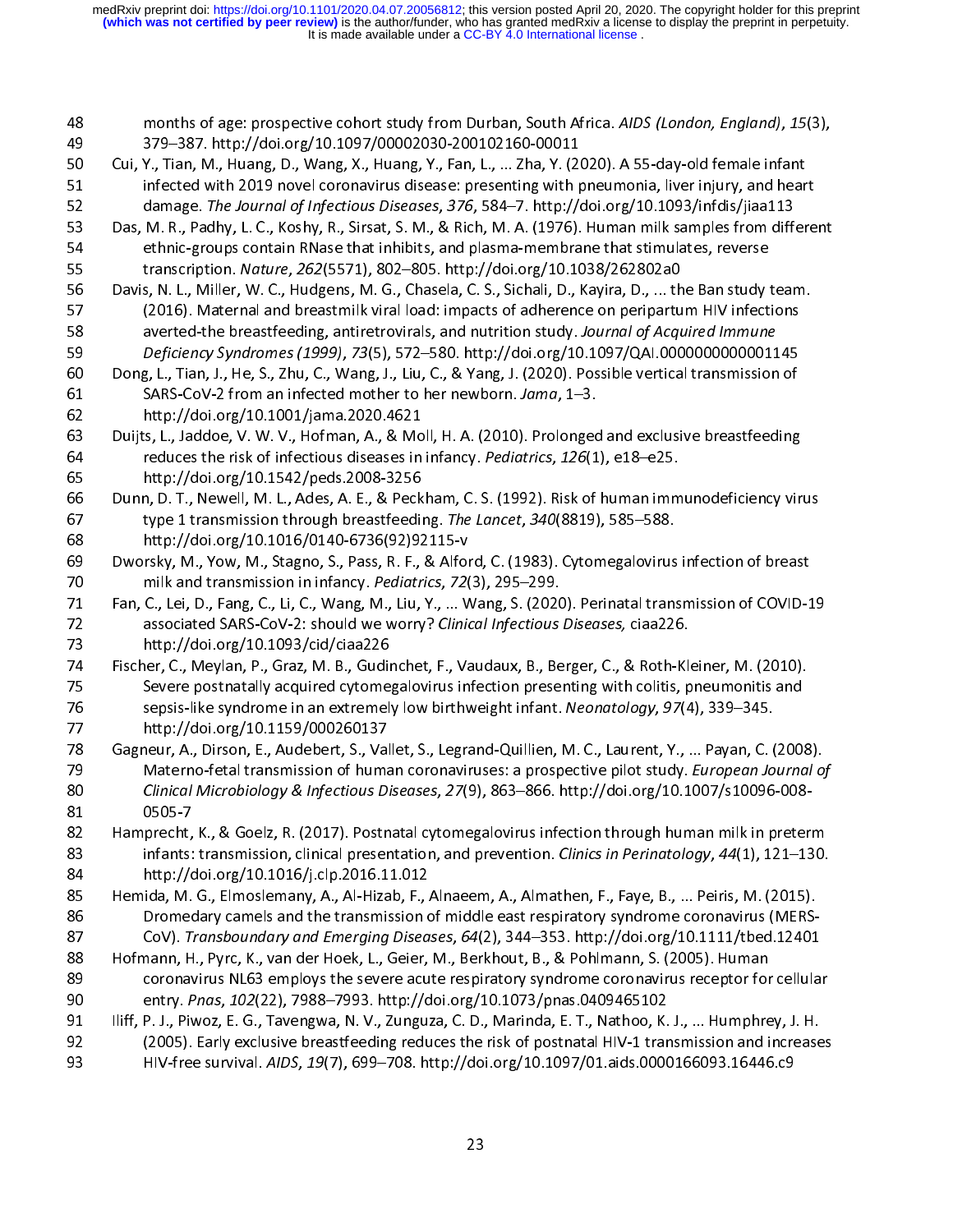- 
- J<br>J
- 
- 94 Jeong, S. Y., Sung, S. I., Sung, J.-H., Ahn, S. Y., Kang, E.-S., Chang, Y. S., ... Kim, J. (2017). MERS-CoV<br>95 infection in a pregnant woman in Korea. Journal of Korean Medical Science, 32(10), 1717–1720.<br>81 http://doi. 99 Infection in a pregnant woman in Korea. Journal by Roream Medical Science, 32(10), 1717–1720.<br>
95 http://doi.org/10.3346/jkms.2017.32.10.1717<br>
97 Jones, C. A. (2001). Maternal transmission of infectious pathogens in bre 97 Jones, C. A. (2001). Maternal transmission of infect<br>98 *Health, 37, 576–582. https://doi.org/10.1046/j*<br>99 Kam, K.-Q., Yung, C. F., Cui, L., Lin Tzer Pin, R., Mak,<br>00 infant with coronavirus disease 2019 (COVID-1<br>961,
- 98 Health, 37, 576–582. https://doi.org/10.1046/j.1440-1754.2001.00743.x<br>
89 Kam, K.-Q., Yung, C. F., Cui, L., Lin Tzer Pin, R., Mak, T. M., Maiwald, M., ... Thoon, K. C. (2020). A we<br>
80 Infant with coronavirus disease 20 Freahth, 37, 376–582. https://doi.org/10.10407j.1440-1754.2001.00743.x<br>
89 Kam, K.-Q., Yung, C. F., Cui, L., Lin Tzer Pin, R., Mak, T. M., Maiwald, M., ... The<br>
101 and the state of the state and the state and the state an 99 Infant with coronavirus disease 2019 (COVID-19) with high viral load. Clinical Infectious Diseases,<br>
99 Sentim, J.-M., Chung, Y.-S., Jo, H. J., Lee, N.-J., Kim, M. S., Woo, S. H., ... Han, M-G. (2020). Identification<br>
1 101 infant with coronavirus disease 2019 (COVID-19) with high viral load. Clinical Injectious Diseases,<br>
101 infering, Y.-S., Jo, H. J., Lee, N.-J., Kim, M. S., Woo, S. H., ... Han, M-G. (2020). Identification coronavirus 101 301, 1701. http://doi.org/10.1093/cid/ciaa201<br>102 Kim, J.-M., Chung, Y.-S., Jo, H. J., Lee, N.-J., Kim, M. S<br>103 coronavirus isolated from a patient in Korea wit<br>104 *Perspectives*, 11(1), 3–7. http://doi.org/10.2417<br>1
- coronavirus isolated from a patient in Korea with COVID-19. Osong Public Health and Research<br>
104 Perspectives, 11(1), 3–7. http://doi.org/10.24171/j.phrp.2020.11.1.02<br>
105 Lanzieri, T. M., Dollard, S. C., Josephson, C. D. Los coronavirus isolated from a patient in Korea with COVID-19. Osong Public Health and Research<br>
104 *Perspectives, 11*(1), 3–7. http://doi.org/10.24171/j.phrp.2020.11.1.02<br>
105 Lanzieri, T. M., Dollard, S. C., Josephson, 104 Perspectives, 11(1), 3–7. http://doi.org/10.24171/j.phrp.2020.11.1.02<br>
105 Lanzieri, T. M., Dollard, S. C., Josephson, C. D., Schmid, D. S., & Bialek, S. R.<br>
106 cytomegalovirus infection and disease in VLBW and premat
- 
- 106 cytomegalovirus infection and disease in VLBW and premature infants. Pediatrics, 131(6), e1937–<br>
107 e1945. http://doi.org/10.1542/peds.2013-0076<br>
108 Lawrence, R. M., & Lawrence, R. A. (2004). Breast milk and infectio 106 cytomegalovirus infection and disease in VEDW and premature infants. Pediatrics, 131(0), e1937–<br>
107 c1945. http://doi.org/10.1542/peds.2013-0076<br>
108 Lawrence, R. M., & Lawrence, R. A. (2004). Breast milk and infectio 108 Lawrence, R. M., & Lawrence, R. A. (2004). Breast mi<br>109 528. http://doi.org/10.1016/j.clp.2004.03.019<br>110 Li, W. H., Moore, M. J., Vasilieva, N., Sui, J. H., Wong,<br>111 Angiotensin-converting enzyme 2 is a functional<br>1
- 108 Lawrence, N. M., & Lawrence, R. A. (2004). Breast milk and infection. Clinics in Perinatology, 31(3), 301–<br>109 Li, W. H., Moore, M. J., Vasilieva, N., Sui, J. H., Wong, S. K., Berne, M. A., ... Farzan, M. (2003).<br>111 A 110 Li, W. H., Moore, M. J., Vasilieva, N., Sui, J. H., Wong<br>111 Angiotensin-converting enzyme 2 is a functional<br>112 426(6965), 450–454. http://doi.org/10.1038/n<br>113 Li, Y., Zhao, R., Zheng, S., Chen, X., Wang, J., Sheng,<br> 111 Angiotensin-converting enzyme 2 is a functional receptor for the SARS coronavirus. Natural 426(6965), 450–454. http://doi.org/10.1038/nature02145<br>113 Li, Y., Zhao, R., Zheng, S., Chen, X., Wang, J., Sheng, X., ... Shen 112 Anglocensin-converting enzyme 2 is a functional receptor for the SARS coronavirus. Mature,<br>
112 Li, Y., Zhao, R., Zheng, S., Chen, X., Wang, J., Sheng, X., ... Sheng, J. (2020). Lack of vertical transm<br>
114 severe acut 112 426(6965), 450–454. http://doi.org/10.1036/nature02145<br>
113 Li, Y., Zhao, R., Zheng, S., Chen, X., Wang, J., Sheng, X., ... Sheng<br>
114 severe acute respiratory syndrome coronavirus 2, China. *El*<br>
115 http://doi.org/10
- 114 Severe acute respiratory syndrome coronavirus 2, China. *Emerging Infectious Diseases, 26*(6), 727.<br>
115 Little, K. M., Kilmarx, P. H., Taylor, A. W., Rose, C. E., Rivadeneira, E. D., & Nesheim, S. R. (2012). A review<br> 114 Severe acute respiratory syndrome coronavirus 2, China. *Emerging injectious Diseases, 20(0), 727.*<br>
115 little, K. M., Kilmarx, P. H., Taylor, A. W., Rose, C. E., Rivadeneira, E. D., & Nesheim, S. R. (2012). A revie<br> 116 Little, K. M., Kilmarx, P. H., Taylor, A. W., Rose<br>117 of evidence for transmission of HIV from<br>118 prevention. *The Pediatric Infectious Dise*<br>119 http://doi.org/10.1097/INF.0b013e31824<br>120 Liu, Weiyong., Wang, Q., Zh 117 of evidence for transmission of HIV from children to breastfeeding women and implications for<br>
116 prevention. The Pediatric Infectious Disease Journal, 31(9), 938–942.<br>
119 little://doi.org/10.1097/INF.0b013e318261130
- 
- 
- 118 prevention. The Pediatric Infectious Disease Journal, 31(9), 938–942.<br>
119 http://doi.org/10.1097/INF.0b013e318261130f<br>
120 Liu, Weiyong., Wang, Q., Zhang, Q., Chen, L., Chen, J., & Zhang, B. (2020a). Coronavirus disea 119 prevention. The Pediatric Infectious Disease Journal, 31(3), 338–342.<br>
119 http://doi.org/10.1097/INF.0b013e318261130f<br>
120 Liu, Weiyong., Wang, Q., Zhang, Q., Chen, L., Chen, J., & Zhang, B. (2020a)<br>
121 (COVID-19) du
- 120 Liu, Weiyong., Wang, Q., Zhang, Q., Chen, L., Chen, J.<br>121 (COVID-19) during pregnancy: A case series. Pre,<br>122 Liu, Wei, Wang, J., Li, W., Zhou, Z., Liu, S., & Rong, Z.<br>123 to mothers with COVID-19. Frontiers in Medic 120 Liu, Weiyong., Wang, Q., Zhang, Q., Chen, L., Chen, J., & Zhang, B. (2020a). Coronavirus disease 2019<br>
121 (COVID-19) during pregnancy: A case series. Preprints, 2020020373.<br>
122 Liu, Wei, Wang, J., Li, W., Zhou, Z., L 121 (COVID-19) during pregnancy: A case series. Preprints, 2020020373.<br>
122 Liu, Wei, Wang, J., Li, W., Zhou, Z., Liu, S., & Rong, Z. (2020b). Clinical cha<br>
123 to mothers with COVID-19. Frontiers in Medicine, doi: 10.1007
- Mahase, E. (2020). Coronavirus covid-19 has killed more people than SARS and MERS combined, despite<br>
125 lower case fatality rate. *BMJ*, 368, m641. http://doi.org/10.1136/bmj.m641<br>
126 McCormick, J. J., Larson, L. J., & R
- 123 to mothers with COVID-19. Frontiers in Medicine, doi: 10.1007/s11004-020-0772-y.<br>
124 Mahase, E. (2020). Coronavirus covid-19 has killed more people than SARS and MERS com<br>
125 lower case fatality rate. *BMJ*, 368, m64 125 Iower case fatality rate. *BMJ, 368, m641. http://doi.org/10.1136/bmj.m641*<br>126 McCormick, J. J., Larson, L. J., & Rich, M. A. (1974). Rnase inhibition of reverse-transcriptase activity in<br>127 Ioman milk. *Nature, 251* 125 lower case fatally fate. BMJ, 368, m641. http://doi.org/10.1136/bmj.m641<br>126 McCormick, J. J., Larson, L. J., & Rich, M. A. (1974). Rnase inhibition of reverse-tra<br>127 human milk. Nature, 251(5477), 737–740. http://doi 127 human milk. *Nature, 251*(5477), 737–740. http://doi.org/10.1038/251737a0<br>
128 Memish, Z. A., Cotten, M., Meyer, B., Watson, S. J., Alsahafi, A. J., Rabeeah, Al, A. A., ... Drosten, C.<br>
129 (2014). Human infection with mann milk. Nature, 251(5477), 737–740. http://doi.org/10.1038/251737a0<br>
128 Memish, Z. A., Cotten, M., Meyer, B., Watson, S. J., Alsahafi, A. J., Rabeeah, Al, A.<br>
129 (2014). Human infection with MERS coronavirus after exp
- 
- 
- (2014). Human infection with MERS coronavirus after exposure to infected camels, Saudi Arab<br>
130 2013. *Emerging Infectious Diseases, 20*(6), 1012–1015. http://doi.org/10.3201/eid2006.14040<br>
131 Minamishima, I., Ueda, K., 2013. Emerging Infectious Diseases, 20(6), 1012–1015. http://doi.org/10.3201/eid2006.140402<br>
131 Minamishima, I., Ueda, K., Minematsu, T., Minamishima, Y., Umemoto, M., Take, H., & Kuraya, K. (199<br>
132 Role of breast-milk 2013. Emerging infectious Diseases, 20(0), 1012–1013. http://doi.org/10.3201/eid2000.140402<br>
131 Minamishima, I., Ueda, K., Minematsu, T., Minamishima, Y., Umemoto, M., Take, H., & Kuraya, K. (19<br>
132 Role of breast-milk i 132 Role of breast-milk in acquisition of cytomegalovirus-infection. *Microbiology and Immunology,*<br>
133 Role of breast-milk in acquisition of cytomegalovirus-infection. *Microbiology and Immunology,*<br>
133 38(7), 549–552. 132 Role of breast-milk in acquisition of cytomegalovirus-infection. Microbiology and Immunology,<br>
133 38(7), 549–552. http://doi.org/10.1111/j.1348-0421.1994.tb01821.x<br>
134 Moriuchi, H., Masuzaki, H., Doi, H., & Katamine, 133 38(7), 549–552. http://doi.org/10.1111/j.1348-0421.1554.tb01021.x<br>
134 Moriuchi, H., Masuzaki, H., Doi, H., & Katamine, S. (2013). Mother-to-child<br>
135 Iymphotropic virus type 1. The Pediatric Infectious Disease Journa 135 Iymphotropic virus type 1. The Pediatric Infectious Disease Journal, 32(2), 175–177.<br>
136 http://doi.org/10.1097/INF.0b013e31827efc39<br>
137 Nduati, R., Richardson, B. A., John, G., Mbori-Ngacha, D., Mwatha, A., Ndinya-A
- 
- 135 Iymphotropic virus type 1. The Pediatric Infectious Disease Journal, 32(2), 175–177.<br>
136 http://doi.org/10.1097/INF.0b013e31827efc39<br>
137 Nduati, R., Richardson, B. A., John, G., Mbori-Ngacha, D., Mwatha, A., Ndinya-137 Mduati, R., Richardson, B. A., John, G., Mbori-Ngacha<br>138 (2001). Effect of breastfeeding on mortality ame<br>139 Lancet, 357(9269), 1651–1655. http://doi.org/1<br>140 Pan, Y., Zhang, D., Yang, P., Poon. LLM., Wang, Q. (20<br>1 138 (2001). Effect of breastfeeding on mortality among HIV-1 infected women: a randomized trial. 1<br>
139 *Lancet, 357*(9269), 1651–1655. http://doi.org/10.1016/S0140-6736(00)04820-0<br>
140 Pan, Y., Zhang, D., Yang, P., Poon.
- 139 (2001). Effect of breastreeding on mortality among HIV-1 infected women: a randomized trial. The<br>
139 Lancet, 357(9269), 1651–1655. http://doi.org/10.1016/S0140-6736(00)04820-0<br>
140 Pan, Y., Zhang, D., Yang, P., Poon. 2139 Lancet, 357(5269), 1651–1655. http://doi.org/10.1016/S0140-0736(00)04820-0<br>
140 Pan, Y., Zhang, D., Yang, P., Poon. LLM., Wang, Q. (2020). Viral load of SARS-CoV-2 in<br>
141 Lancet Infect Dis, 20(4): 411-412. http://do 141 *Lancet Infect Dis, 20*(4): 411-412. http://doi.org/10.1016/S1473-3099(20)30113-4.<br>24 141 Lancet Infect Dis, 20(4): 411-412. http://doi.org/10.1010/S1473-3099(20)30113-4.<br>24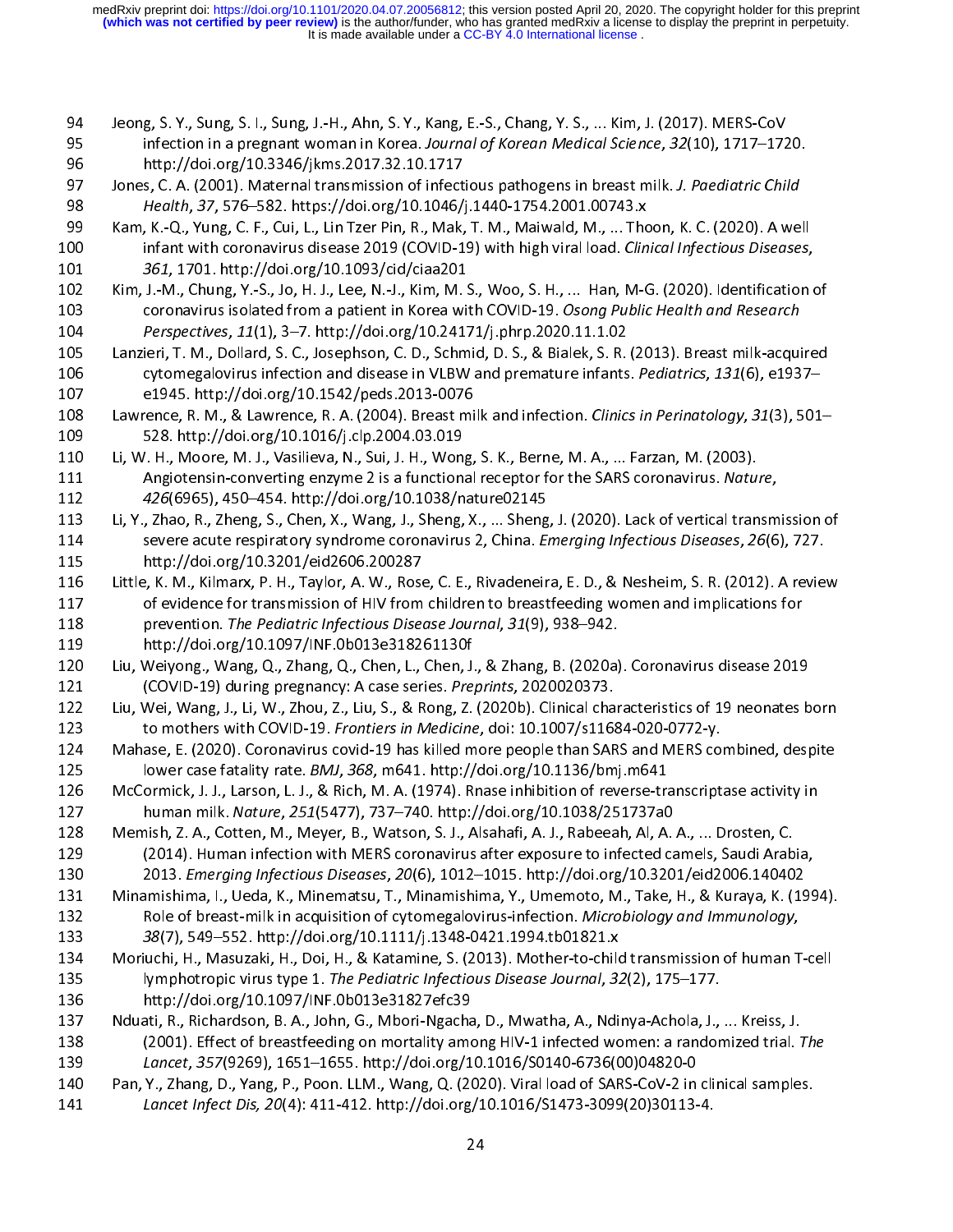|<br>|<br>| 142 Ramaswamy, H., Swamy, C., & Das, M. R. (1993). Purification and characterization of a high-molecularweight ribonuclease from human-milk. Journal of Biological Chemistry, 268(6), 4181–4187.<br>
144 Ramsay, D. T., Kent, J. C., Owens, R. A., & Hartmann, P. E. (2004). Ultrasound imaging of milk ejection in<br>
145 the breast of la the breast of lactating women. *Pediatrics*, 113(2), 361–367. http://doi.org/10.1542/peds.113.2.361<br>
146 Reusken, C. B., Farag, E. A., Jonges, M., Godeke, G. J., El-Sayed, A. M., Pas, S. D., ... Koopmans, M. P.<br>
147 (2014) 145 Reusken, C. B., Farag, E. A., Jonges, M., Godeke, G. J., El-Sayed, A. M., Pas, S. D., ... Koopmans, M. P.<br>
147 (2014). Middle East respiratory syndrome coronavirus (MERS-CoV) RNA and neutralizing antibodies<br>
in milk co 148 in milk collected according to local customs from dromedary camels, Qatar, April 2014. *Euro*<br>
149 Surveillance: *European Communicable Disease Bulletin*, 19(23), 1–9. http://doi.org/10.2807/1560-<br>
150 7917.ES2014.19.2 148 In mink collected according to local customs from dromedary camels, Qatar, April 2014. Euro<br>
149 Surveillance: European Communicable Disease Bulletin, 19(23), 1–9. http://doi.org/10.2807/<br>
150 Pobertson, C. A., Lowther 149 Surveillance: European Communicable Disease Bulletin, 19(23), 1–9. http://doi.org/10.2807/1560-149 Survemance: European Communicable Disease Bunchin, 19(29), 1–9. http://doi.org/10.2807/1560<br>
150 7917.ES2014.19.23.20829<br>
151 Robertson, C. A., Lowther, S. A., Birch, T., Tan, C., Sorhage, F., Stockman, L., ... Bresnit 151 Robertson, C. A., Lowther, S. A.<br>152 and pregnancy: A case repo<br>153 http://doi.org/10.3201/eid<br>154 Rosadas, C., & Taylor, G. P. (201<br>155 *Frontiers in Microbiology, 1*<br>156 Schrader, C., Schielke, A., Ellerb<br>157 removal 151 Robertson, C. A., Lowther, S. A., Birch, T., Tan, C., Sorhage, F., Stockman, L., ... Bresnitz, E. (2004). SARS<br>152 and pregnancy: A case report. *Emerging Infectious Diseases*, 10(2), 345–348.<br>153 http://doi.org/10.320 and pregnancy: A case report. Emerging injectious Diseases, 10(2), 345–346.<br>
153 http://doi.org/10.3201/eid1002.030736<br>
154 Rosadas, C., & Taylor, G. P. (2019). Mother-to-child HTLV-1 transmission: unmet r<br>
155 Frontiers i 154 Rosadas, C., & Taylor, G. P. (2019). Mother-to<br>155 *Frontiers in Microbiology, 10, 999.* http:/<br>156 Schrader, C., Schielke, A., Ellerbroek, L., & John<br>157 removal. Journal of Applied Microbiology<br>158 2672.2012.05384.x<br> Rosadas, C., & Taylor, G. P. (2019). Mother-to-child HTLV-1 transmission: unmet research needs.<br>
155 Frontiers in Microbiology, 10, 999. http://doi.org/10.3389/fmicb.2019.00999<br>
156 Schrader, C., Schielke, A., Ellerbroek, 155 Frontiers in Microbiology, 10, 999. http://doi.org/10.3389/Hilles.2019.00999<br>156 Schrader, C., Schielke, A., Ellerbroek, L., & Johne, R. (2012). PCR inhibitors - occurr<br>157 removal. Journal of Applied Microbiology, 113 157 removal. Journal of Applied Microbiology, 113(5), 1014–1026. http://doi.org/10.1111/j.1365-<br>158 2672.2012.05384.x<br>159 Schwartz, D. A., & Graham, A. L. (2020). Potential maternal and infant outcomes from coronavirus<br>160 157 removal. Journal of Applied Microbiology, 115(5), 1014 1020. http://doi.org/10.1111/j.1365<br>
158 Schwartz, D. A., & Graham, A. L. (2020). Potential maternal and infant outcomes from coronavirus<br>
160 nCoV (SARS-CoV-2) in 159 Schwartz, D. A., & Graha<br>160 nCoV (SARS-CoV-2)<br>161 coronavirus infectio<br>162 Semba, R. D., Kumwend:<br>163 (1999). Human imm<br>164 transmission of hun<br>165 93–98. http://doi.or 159 Schwartz, D. A., & Graham, A. L. (2020). Potential maternal and infant outcomes from coronavirus 2019-<br>160 nCoV (SARS-CoV-2) infecting pregnant women: lessons from SARS, MERS, and other human<br>161 coronavirus infections nCoV (SARS-CoV-2) infecting pregnant women: lessons from SARS, MERS, and other human<br>
161 coronavirus infections. *Viruses, 12*(2), 194–16. http://doi.org/10.3390/v12020194<br>
162 Semba, R. D., Kumwenda, N., Hoover, D. R., T coronavirus infections. Viruses, 12(2), 194–16. http://doi.org/10.3390/v12020194<br>
162 Semba, R. D., Kumwenda, N., Hoover, D. R., Taha, T. E., Quinn, T. C., Mtimavalye, L., ... Chiphang<br>
163 (1999). Human immunodeficiency v 162 Semba, R. D., Kumwenda, N., Hoover, D. R., Taha, T. E., Quinn, T. C., Mtimavalye, L., ... (<br>163 (1999). Human immunodeficiency virus load in breast milk, mastitis, and mother-to<br>164 transmission of human immunodeficien 163 (1999). Human immunodeficiency virus load in breast milk, mastitis, and mother-to-child<br>
164 transmission of human immunodeficiency virus type 1. The Journal of Infectious Diseases, 180(1),<br>
165 93–98. http://doi.org/1 164 transmission of human immunodeficiency virus type 1. The Journal of Infectious Diseases,<br>
165 93–98. http://doi.org/10.1086/314854<br>
166 Sissoko, D., Keïta, M., Diallo, B., Aliabadi, N., Fitter, D. L., Dahl, B. A., ... 164 transmission of human immunodencency virus type 1. The Journal of Infectious Diseases, 180(1),<br>
165 Sisoko, D., Keïta, M., Diallo, B., Aliabadi, N., Fitter, D. L., Dahl, B. A., ... Duraffour, S. (2016). Ebola virus<br>
16 166 Sissoko, D., Keïta, M., Diallo, B., Aliabadi, N.,<br>167 persistence in breast milk after no repo<br>168 mother to child. Clinical Infectious Disea<br>169 Stagno, S., & Cloud, G. A. (1994). Working pa<br>170 cytomegalovirus infect persistence in breast milk after no reported illness: a likely source of virus transmission from<br>168 mother to child. *Clinical Infectious Diseases, 388*, ciw793–4. http://doi.org/10.1093/cid/ciw793<br>169 Stagno, S., & Cloud mother to child. Clinical Infectious Diseases, 388, ciw793-4. http://doi.org/10.1093/cid/ciw7<br>
169 Stagno, S., & Cloud, G. A. (1994). Working parents - the impact of day-care and breast-feeding on<br>
170 cytomegalovirus infe 168 Stagno, S., & Cloud, G. A. (1994). Working parents - the impact of day-care and breast-feeding on<br>
170 cytomegalovirus infections in offspring. PNAS, 91(7), 2384–2389.<br>
171 http://doi.org/10.1073/pnas.91.7.2384<br>
172 St 170 cytomegalovirus infections in offspring. PNAS, 91(7), 2384–2389.<br>
171 the://doi.org/10.1073/pnas.91.7.2384<br>
172 Stackman, L. J., Lowther, S. A., Coy, K., Saw, J., & Parashar, U. D. (2004). SARS during pregnancy, U<br>
173 170 cytomegalovirus infections in orispinig. PMAS, 31(7), 2364–2389.<br>
171 http://doi.org/10.1073/pnas.91.7.2384<br>
172 Stockman, L. J., Lowther, S. A., Coy, K., Saw, J., & Parashar, U. D. (2004<br>
173 States. Emerging Infectio 172 Stockman, L. J., Lowther, S. A., Coy, K., Saw,<br>173 States. *Emerging Infectious Diseases, 10*<br>174 Tyrrell, D., & Bynoe, M. L. (1965). Cultivation<br>175 *BMJ, 1*(5448), 1467–1470. http://doi.org<br>176 United Nations Childre States. *Emerging Infectious Diseases, 10*(9), 1689–1690. http://doi.org/10.3201/eid1009.040244<br>174 Tyrrell, D., & Bynoe, M. L. (1965). Cultivation of a novel type of common-cold virus in organ cultures.<br>175 BMJ, 1(5448), 3173 States. Emerging Infectious Diseases, 10(9), 1009–1090. http://doi.org/10.3201/eid1009.040244<br>174 Tyrrell, D., & Bynoe, M. L. (1965). Cultivation of a novel type of common-cold virus in organ cultures.<br>175 BMJ, 1(5448 175 BMJ, 1(5448), 1467–1470. http://doi.org/10.1136/bmj.1.5448.1467<br>
176 United Nations Children's Fund (UNICEF). (2020). Coronavirus disease (COVID-19): What parents shot<br>
177 know. Retrieved April 14, 2020, from https:// MD, 1(5448), 1467–1470. http://doi.org/10.1136/bmj.1.5448.1467<br>176 United Nations Children's Fund (UNICEF). (2020). Coronavirus disease (CO<br>177 know. Retrieved April 14, 2020, from https://www.unicef.org/stories<br>179 van Do know. Retrieved April 14, 2020, from https://www.unicef.org/stories/novel-coronavirus-outbreak-<br>178 van Doremalen, N., Bushmaker, T., Karesh, W. B., & Munster, V. J. (2014). Stability of middle east<br>180 respiratory syndrom 179 van Doremalen, N., Bushmaker,<br>180 respiratory syndrome coron<br>181 http://doi.org/10.3201/eid2<br>182 Wang, S., Guo, L., Chen, L., Liu, V<br>183 19 infection in China. *Clinicc*<br>184 Willumsen, J. F., Filteau, S. M., C<br>185 A. M 180 respiratory syndrome coronavirus in milk. Emerging Infectious Diseases, 20(7), 1263–1264.<br>
181 http://doi.org/10.3201/eid2007.140500<br>
182 Wang, S., Guo, L., Chen, L., Liu, W., Cao, Y., Zhang, J., & Feng, L. (2020). A c 181 http://doi.org/10.3201/eid2007.140500<br>182 Wang, S., Guo, L., Chen, L., Liu, W., Cao, Y., Zhang, J., & Feng, L. (2020). A case report of neonata<br>183 19 infection in China. *Clinical Infectious Diseases*, 348, 1953. http Wang, S., Guo, L., Chen, L., Liu, W., Cao, Y., Zhen, 19 infection in China. Clinical Infectious L<br>184 Millumsen, J. F., Filteau, S. M., Coutsoudis, A.<br>185 A. M. (2003). Breastmilk RNA viral load in<br>186 mastitis and infant 177 Know. Retrieved April 2020, From https://www.unicef.org/stories/novel-coronavirus-off-coronavirus-off-coronavirus-off-coronavirus-off-coronavirus-off-coronavirus-off-coronavirus-off-coronavirus-off-coronavirus-off-coro 185 A. M. (2003). Breastmilk RNA viral load in HIV-infected South African women: effects of subclinical<br>
186 mastitis and infant feeding. AIDS (London, England), 17(3), 407–414.<br>
187 http://doi.org/10.1097/00002030-2003021 mastitis and infant feeding. AIDS (London, England), 17(3), 407–414.<br>
187 http://doi.org/10.1097/00002030-200302140-00015<br>
188 World Health Organization. (2020a). Clinical management of severe acute respiratory infection ( 187 mastitis and infant feeding. AIDS (London, England), 17(3), 407–414.<br>187 http://doi.org/10.1097/00002030-200302140-00015<br>188 World Health Organization. (2020a). Clinical management of severe acute<br>when COVID-19 disease 188 World Health Organization. (2020a). Clinical management<br>189 when COVID-19 disease is suspected: interim guidanc<br>25 189 when COVID-19 disease is suspected: interim guidance, Retrieved 13 April 2020, from<br>25 189 when COVID-19 disease is suspected: interim guidance, Retrieved 13 April 2020, from 189 when Covid-19 when Covid-19 disease is supported: interim guidance, Retrieved 13 April 2020, from<br>25